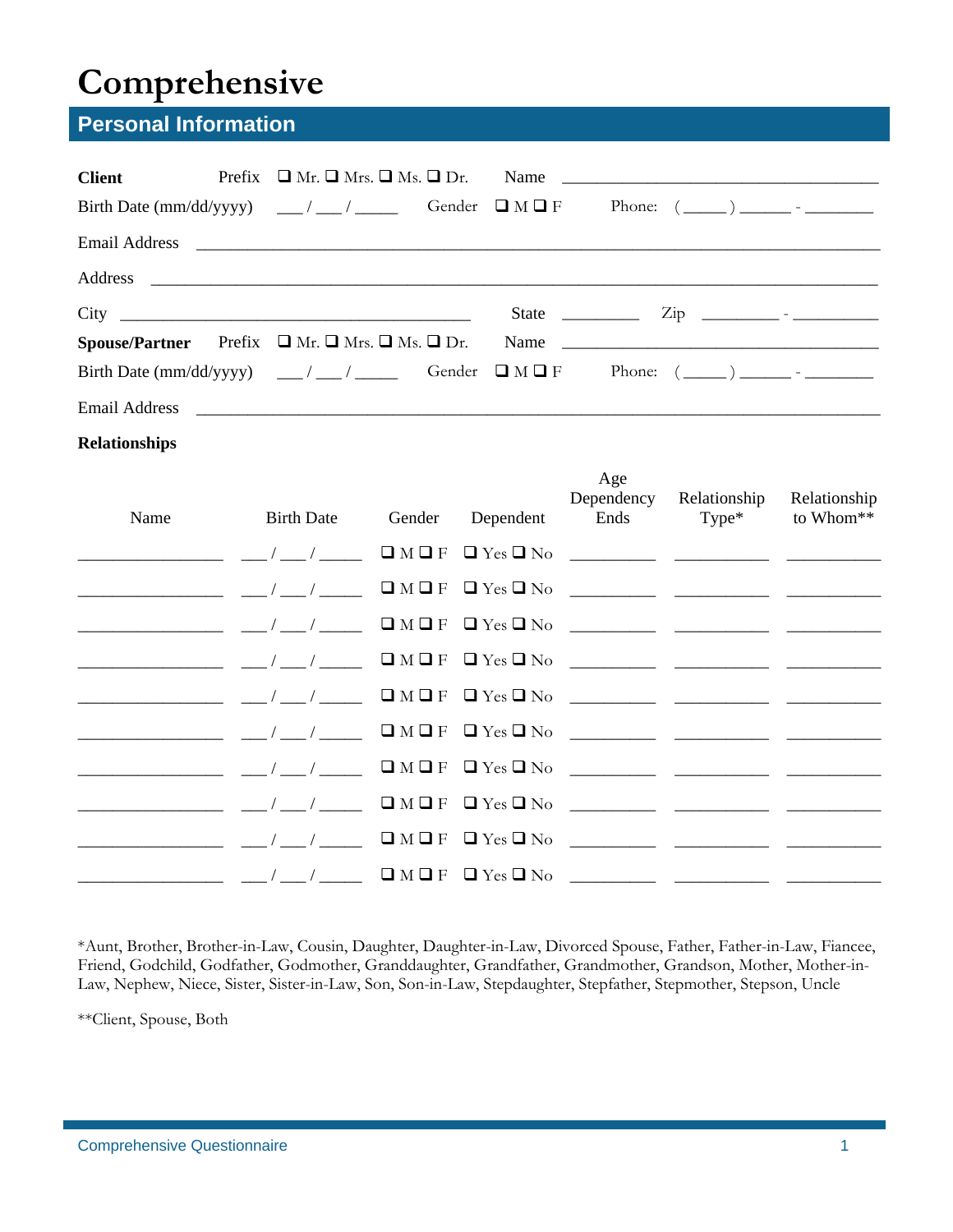**Assumptions** 

*Portions of your analysis will be based on these assumptions. Provide as much of the requested information as you are able.* 

|                                                                    | Client                       | Spouse                       |
|--------------------------------------------------------------------|------------------------------|------------------------------|
| Earned income growth rate                                          | $\frac{0}{0}$                | $\frac{0}{0}$                |
| Desired retirement age                                             |                              |                              |
| Life expectancy                                                    |                              |                              |
|                                                                    | Pre-Retirement               | Post-Retirement              |
| General inflation rate                                             | $\frac{0}{0}$                | $\frac{0}{0}$                |
| Effective income tax rate.* (select one)                           | $\Box$ Estimate $\Box$ Input | $\Box$ Estimate $\Box$ Input |
| If you selected "Input" provide the tax rate you want to use       | $\frac{0}{0}$                | $\frac{0}{0}$                |
| Average capital gains/dividends tax rate.* (select one)            | $\Box$ Estimate $\Box$ Input | $\Box$ Estimate $\Box$ Input |
| If you selected "Input" provide the tax rate you want to use       | $\frac{0}{0}$                | $\frac{0}{0}$                |
| Discount rate                                                      |                              | $\frac{0}{0}$                |
| Allocated assets grow at the rate of return from the: (select one) | <b>Present Allocation</b>    | <b>Proposed Allocation</b>   |
| Allocated assets management fee                                    |                              | $\frac{0}{0}$                |
| Time horizon                                                       |                              | years                        |

\*Figure this rate by dividing the total dollar amount of income taxes you paid last year (state, federal, and local as applicable) by your income.

| <b>Post-Retirement Assumptions</b>                                      | <b>Rate of Return</b> |      | <b>Order to Liquidate</b> |     |  |
|-------------------------------------------------------------------------|-----------------------|------|---------------------------|-----|--|
| Taxable                                                                 | $^{0}/_{0}$           | 1 st | 2nd                       | 3rd |  |
| Tax-free                                                                | $^{0}/_{0}$           | 1st  | 2 <sub>nd</sub>           | 3rd |  |
| Tax-deferred                                                            | $^{0}/_{0}$           | 1st  | 2 <sub>nd</sub>           | 3rd |  |
| Percent of non-retired working spouse's income available for retirement |                       |      |                           |     |  |

#### **Employer Matching Information – Client**

My employer will match \_\_\_\_\_\_\_\_\_\_\_% of my contributions up to \_\_\_\_\_\_\_\_\_\_% of my pay, and

\_\_\_\_\_\_\_\_\_\_\_\_% of my contribution up to the next \_\_\_\_\_\_\_\_\_\_\_\_% of my pay.

#### **Employer Matching Information – Spouse**

| My spouse's employer will match _ |                                        | $\frac{9}{6}$ of plan contributions up to |                                   | _% of my spouse's pay, |
|-----------------------------------|----------------------------------------|-------------------------------------------|-----------------------------------|------------------------|
| and                               | % of plan contributions up to the next |                                           | $\frac{9}{6}$ of my spouse's pay. |                        |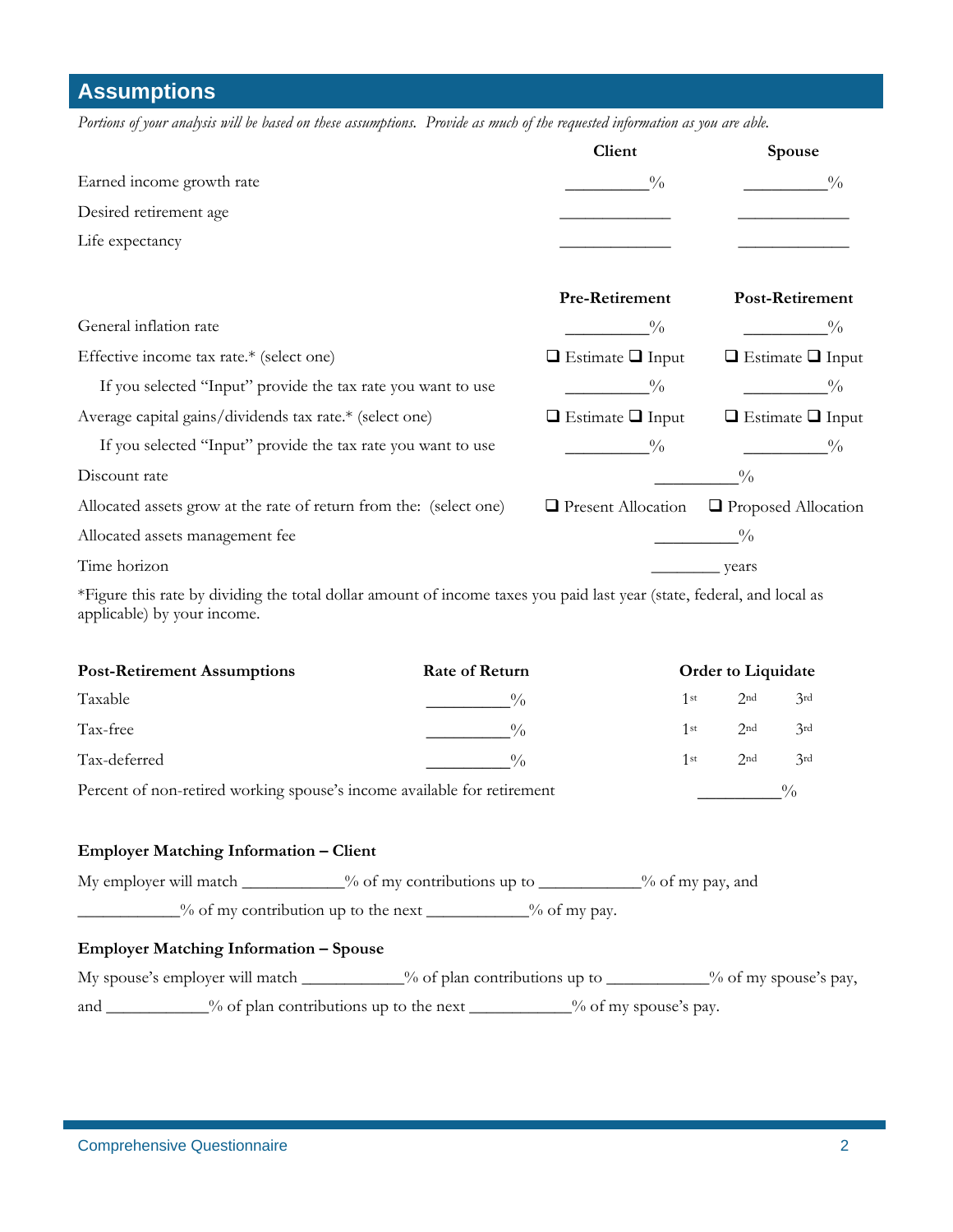## **Risk Tolerance**

#### 1. **Risk Factor**

Before you make a decision on any investment, you need to consider how you feel about the prospect of potential loss of principal. This is a basic principle of investing: *the higher return you seek, the more risk you face*. Based on your feelings about risk and potential returns, your goal is to:

A. Potentially increase my portfolio's value as quickly as possible while accepting higher levels of risk.

B. Potentially increase my portfolio's value at a moderate pace while accepting moderate to high levels of risk.

C. Income is of primary concern while capital appreciation is a secondary goal.

D. Take as little risk as possible with my investment principal.

#### **2. Investment Approach**

Which of the following statements best describes your overall approach to investing as a means of achieving your goals?

A. Seeking a relative level of stability in my overall investment portfolio.

B. Attempting to moderately increase my investment value while reducing the potential for loss of principal.

C. Pursue investment growth, accepting moderate to high levels of risk and principal fluctuation.

D. Seek maximum long-term returns while accepting maximum risk with maximum principal fluctuation.

#### **3. Volatility**

The value of most investments fluctuates from year to year as well as over the short-term. How would you feel if an investment you had committed to for ten years lost 20% of its value during the first year?

A. I would be extremely concerned and would sell my investment.

B. I would be concerned and may consider selling my investment.

C. I would be concerned, but I would not consider selling my investment.

D. I would not be overly concerned given my long-term investment philosophy.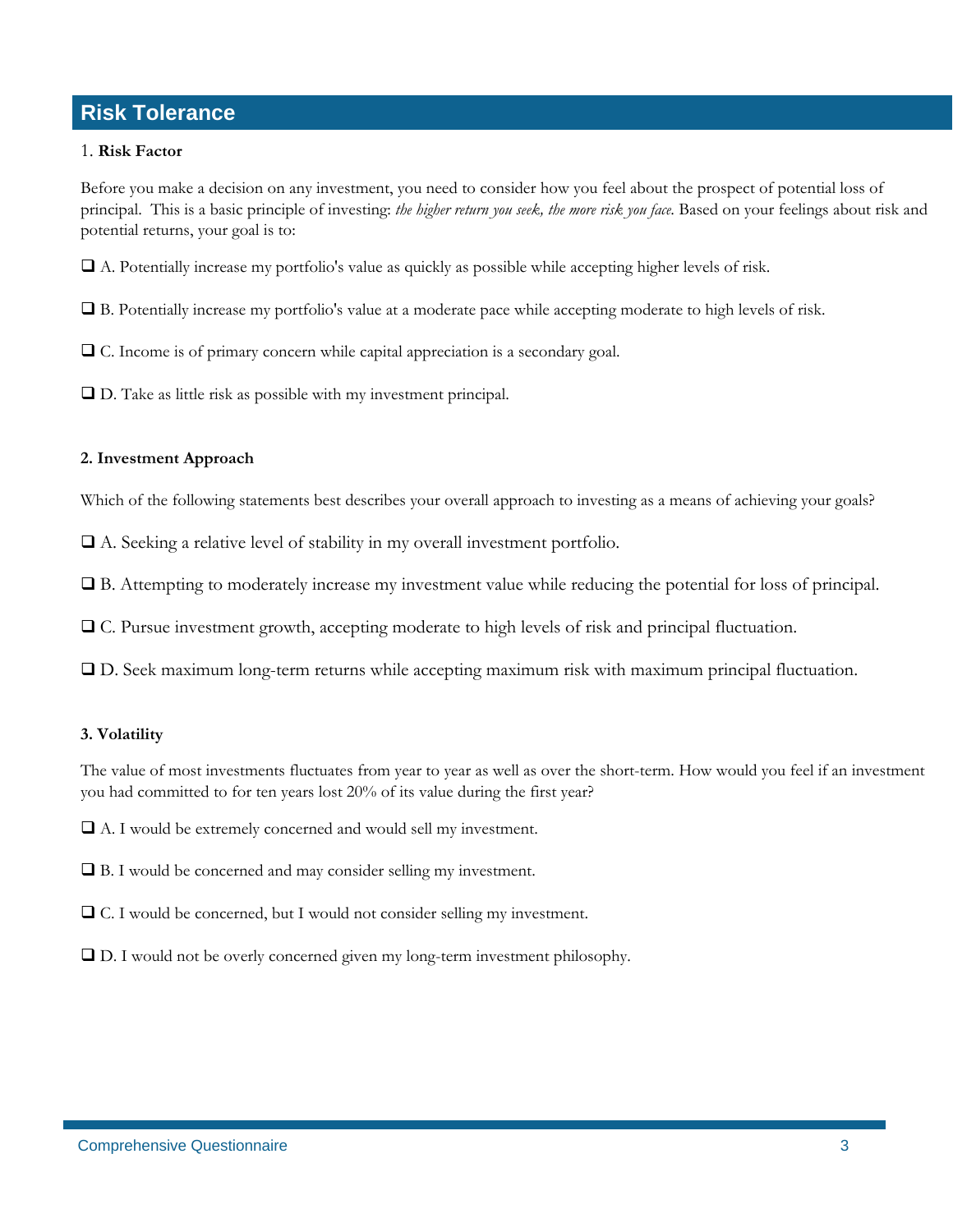#### **4. Variation**

Realizing that any market-based investments may move up or down in value over time, with which of the hypothetical portfolios and volatility of hypothetical returns below would you feel most comfortable?

|        | Year 1 | Year 2  | Year 3 | Year 4 | Year 5 | Average<br>Annual |
|--------|--------|---------|--------|--------|--------|-------------------|
| ❏      | $3\%$  | $3\%$   | $3\%$  | $3\%$  | $3\%$  | $3\%$             |
| □      | $2\%$  | $5\%$   | $6\%$  | $0\%$  | $7\%$  | $4\%$             |
| $\Box$ | $-6\%$ | $7\%$   | 21%    | $2\%$  | $8\%$  | $6\%$             |
| ❏      | $9\%$  | $-11\%$ | 26%    | $3\%$  | 18%    | $9\%$             |
| $\Box$ | 14%    | $-21\%$ | 40%    | $-4\%$ | 31%    | $12\%$            |

#### **5. Investment Experience**

What is your overall knowledge of investments?

- A. LOW I have very little investment experience outside of bank savings accounts, money market funds and certificates of deposit (CDs).
- $\Box$  B. MEDIUM I have some experience investing in mutual funds or individual stocks and bonds.
- C. HIGH I have been an active participant in the stock market and understand that all investments, including international markets, can be volatile and unpredictable.

#### **6. Time Horizon**

An important consideration when making investment decisions is where you are in your financial life cycle and how long you have before you will need to start withdrawing the assets. Through consultation with your Financial Advisor, please indicate your portfolio's appropriate time horizon. A multi-stage time horizon would indicate that you have several goals in the future that may require withdrawals at different times that your investment portfolio needs to address.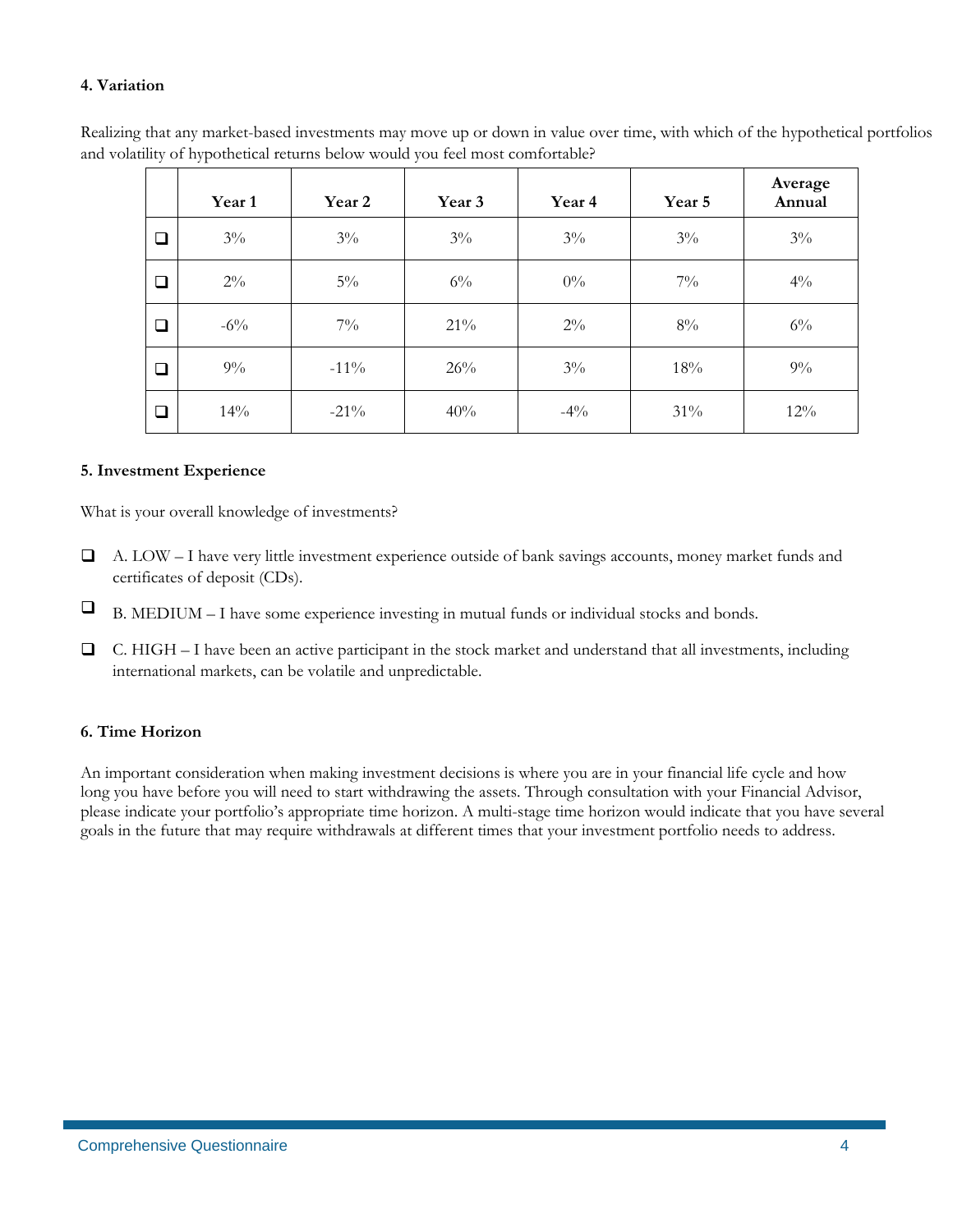

- A. Short (1-4 Years)
- $\Box$  B. Long (5-10+ Years)
- C. Multi-stage

#### **7. Primary Goal**

Please indicate approximately how many years from today until you reach your primary goal.

A. Within 1 to 4 years

■ B. Within 5 to 10 years

■ C. Within 11 to 20 years

■ D. More than 20 years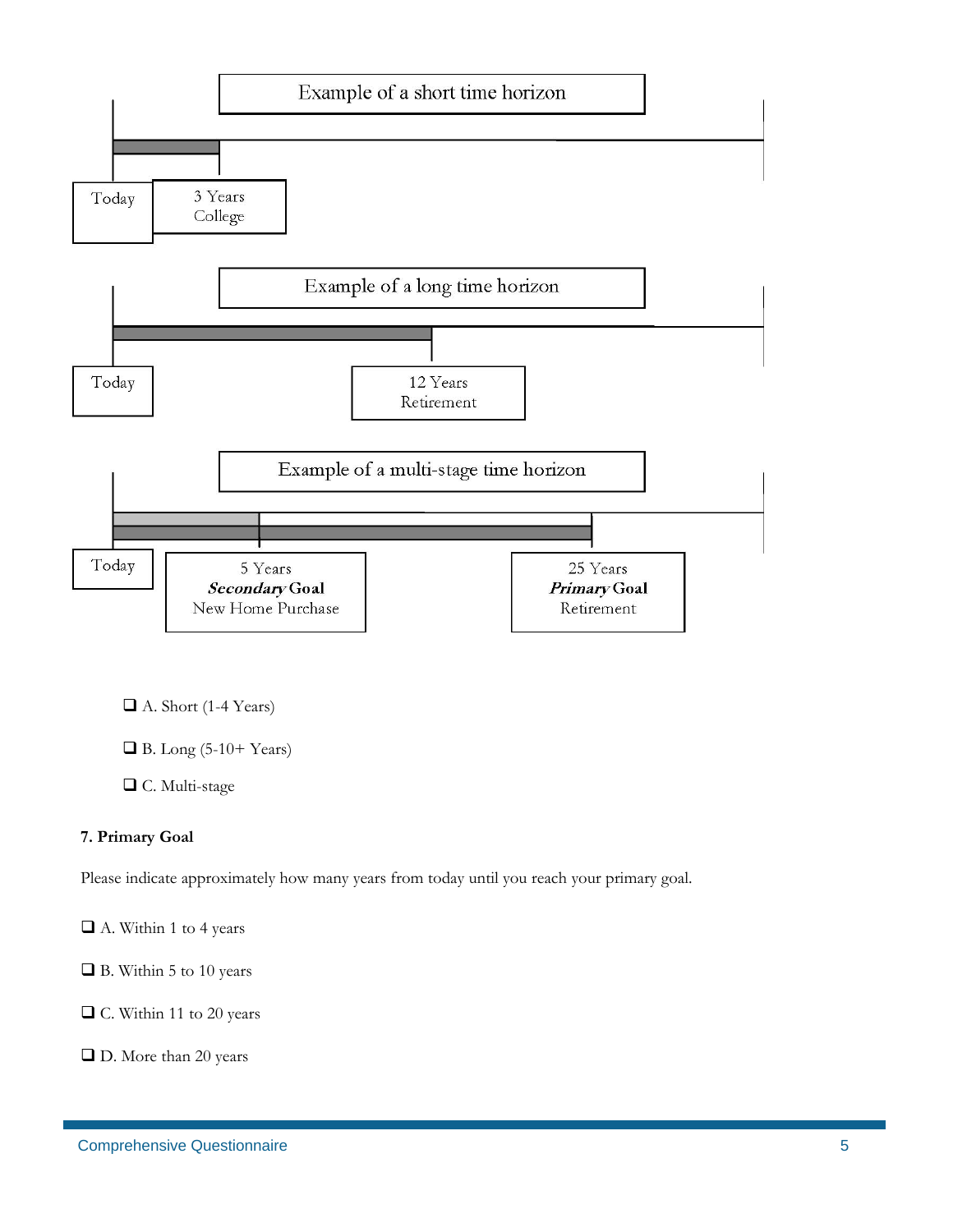#### **8. Secondary Goal**

Some investors have a multi-stage time horizon with several goals for their portfolio. Please indicate approximately how many years from today until you reach your secondary goal.

A. Not applicable, I only have a single stage time horizon.

■ B. Within 1 to 4 years

■ C. Within 5 to 10 years

■ D. More than 10 years

#### **9. Age**

What is your current age range?

A. Under 35

- B. Between 36 to 45
- C. Between 46 to 55
- D. Between 56 to 70
- $\Box$  E. Over 70

#### **10. Investment Earnings**

Based on your current and estimated future income needs, what percentage of your investment earnings do you think you would be able to reinvest?

- A. Reinvest 100 percent of my investment earnings
- $\Box$  B. Reinvest 20 to 80 percent of my investment earnings
- $\Box$  C. Reinvest 0% (receive all investment earnings for cash flow)
- D. My investment earnings will not be sufficient and I will need to withdraw principal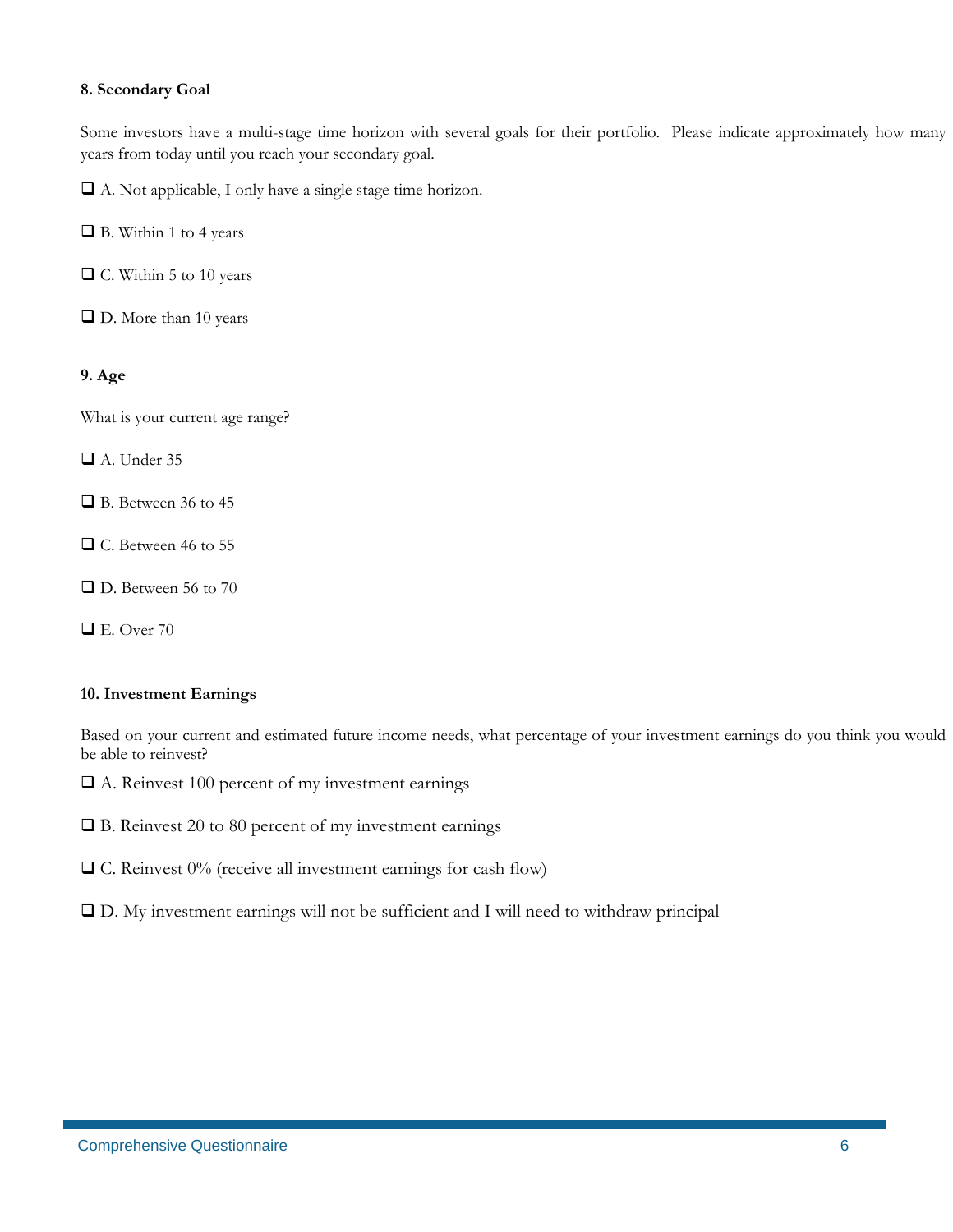#### **11. Investment Value**

What is the current value of your total investment portfolio? Please include the value of all your investments, including CDs, 401(k)s, 403(b)s, IRAs, annuities, etc.

A. More than \$1,000,000**\***

■ B. \$500,001 to \$1,000,000

□ C. \$300,001 to \$500,000

■ D. \$100,000 to \$300,000

E. Less than \$100,000

#### **\* Alternative investments may be recommended in your portfolio.**

#### **12. Living Expense**

Emergencies such as accidents, illnesses, hospitalizations, job loss, etc. can occur. In the event you faced an emergency, how many months of your total annual living expenses could be covered by your current liquid investments such as savings/checking accounts, CDs with maturities less than six months, etc.)?

A. More than 12 months, or not a concern

■ B. Between 4 and 12 months

C. Less than 4 months, or already withdrawing

#### **13. Household Income**

Total earnings, which includes earned and investment income, is a requirement when assessing your risk tolerance and determining allocation of assets. What is your total annual household income (including interest and tax deferred income)?

A. More than \$200,000

B. \$150,000 to \$199,999

C. \$100,000 to \$149,999

D. \$50,000 to \$99,999

E. Less than \$49,999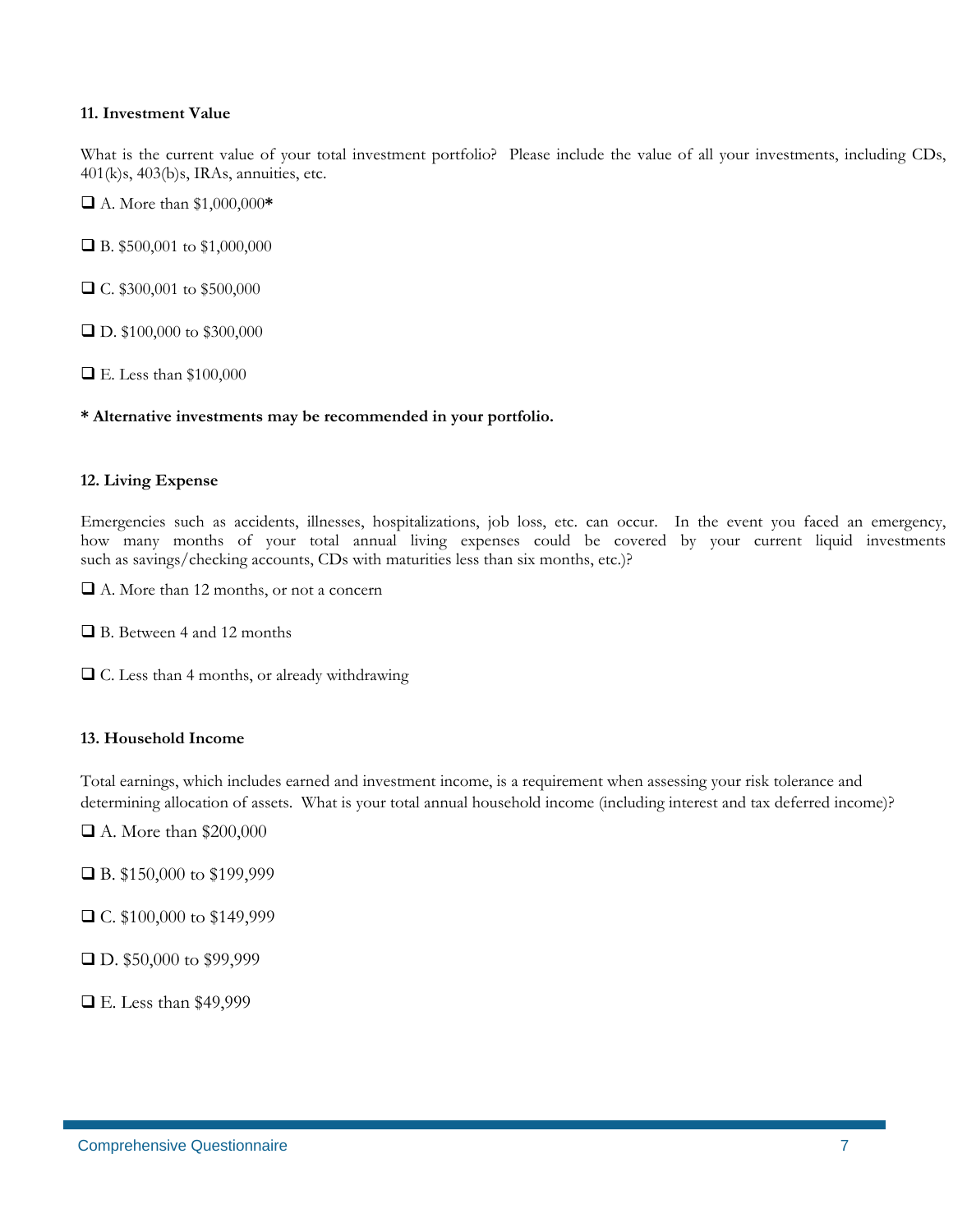#### **14. Income Saving**

The percentage of your total income that you currently save is approximately:

- $\Box$  A. I do not currently save any income.
- B. Between 2% 7%
- □ C. Between 7% 12%
- D. Greater than 12%

#### **15. Future Earnings**

In the next five years, you expect that your earned income will probably:

- A. A. Decrease
- B. Stay about the same
- C. Increase modestly
- $\square$  D. Increase significantly

**16.** What portion of the investment assets that pertain to this Investment Policy Statement are located at RJ?

- A. None
- B. Some Assets
- C. All/Majority of Assets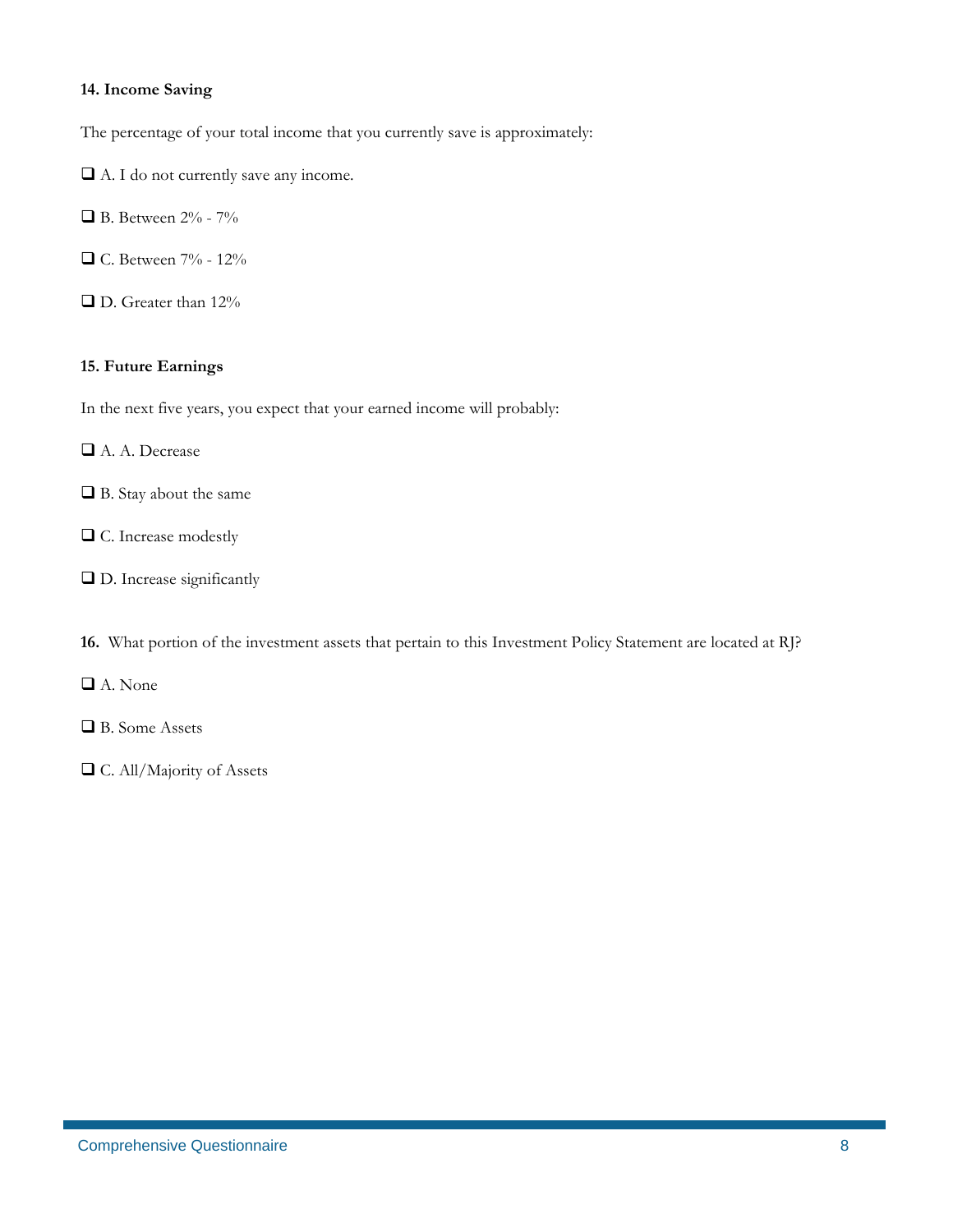## **Assets**

*Provide the requested information about your assets.* 

| <b>Cash Assets</b>                                          | Asset 1                                  | Asset 2                                  | Asset 3                                  |
|-------------------------------------------------------------|------------------------------------------|------------------------------------------|------------------------------------------|
| Description                                                 |                                          |                                          |                                          |
| $O$ wner $*$                                                |                                          |                                          |                                          |
| Current value                                               | \$                                       |                                          |                                          |
| Annual contribution                                         | \$                                       | \$                                       | \$                                       |
| Year contributions begin                                    |                                          |                                          |                                          |
| Number of years contributions continue                      |                                          |                                          |                                          |
| Contribution increase rate                                  | $\frac{0}{0}$                            | $\frac{0}{0}$                            | $\frac{0}{0}$                            |
| Percent available to fund goals                             | $\frac{0}{0}$                            | $\frac{0}{0}$                            | $\frac{0}{0}$                            |
| Portion to preserve                                         | $\frac{0}{0}$                            | $\frac{0}{0}$                            | $\frac{0}{0}$                            |
| Liquidate this asset's available<br>principal: (select one) | Whenever needed<br>Only after Retirement | Whenever needed<br>Only after Retirement | Whenever needed<br>Only after Retirement |
| Held in Revocable Trust                                     | $\Box$ Yes $\Box$ No                     | $\Box$ Yes $\Box$ No                     | $\Box$ Yes $\Box$ No                     |

**Investment Account** (place additional institution and asset account information in the "NOTES" section)

|                                                                                     | Account 1            | <b>Account 2</b>     | Account 3            |
|-------------------------------------------------------------------------------------|----------------------|----------------------|----------------------|
| Institution                                                                         |                      |                      |                      |
| Account number                                                                      |                      |                      |                      |
| Description                                                                         |                      |                      |                      |
| Owner*                                                                              |                      |                      |                      |
| Held in Revocable Trust                                                             | $\Box$ Yes $\Box$ No | $\Box$ Yes $\Box$ No | $\Box$ Yes $\Box$ No |
| Current value                                                                       | \$                   | \$                   | \$                   |
| Cost basis                                                                          |                      |                      | \$                   |
| Contribution begins: (select one)                                                   | Now                  | <b>Now</b>           | Now                  |
|                                                                                     | On a specific year   | On a specific year   | On a specific year   |
|                                                                                     | After a  years       | After a  years       | After a  years       |
| If you checked "On a specific year,"<br>enter the year.                             |                      |                      |                      |
| If you checked "After a specific<br>number of years," enter the number<br>of years. |                      |                      |                      |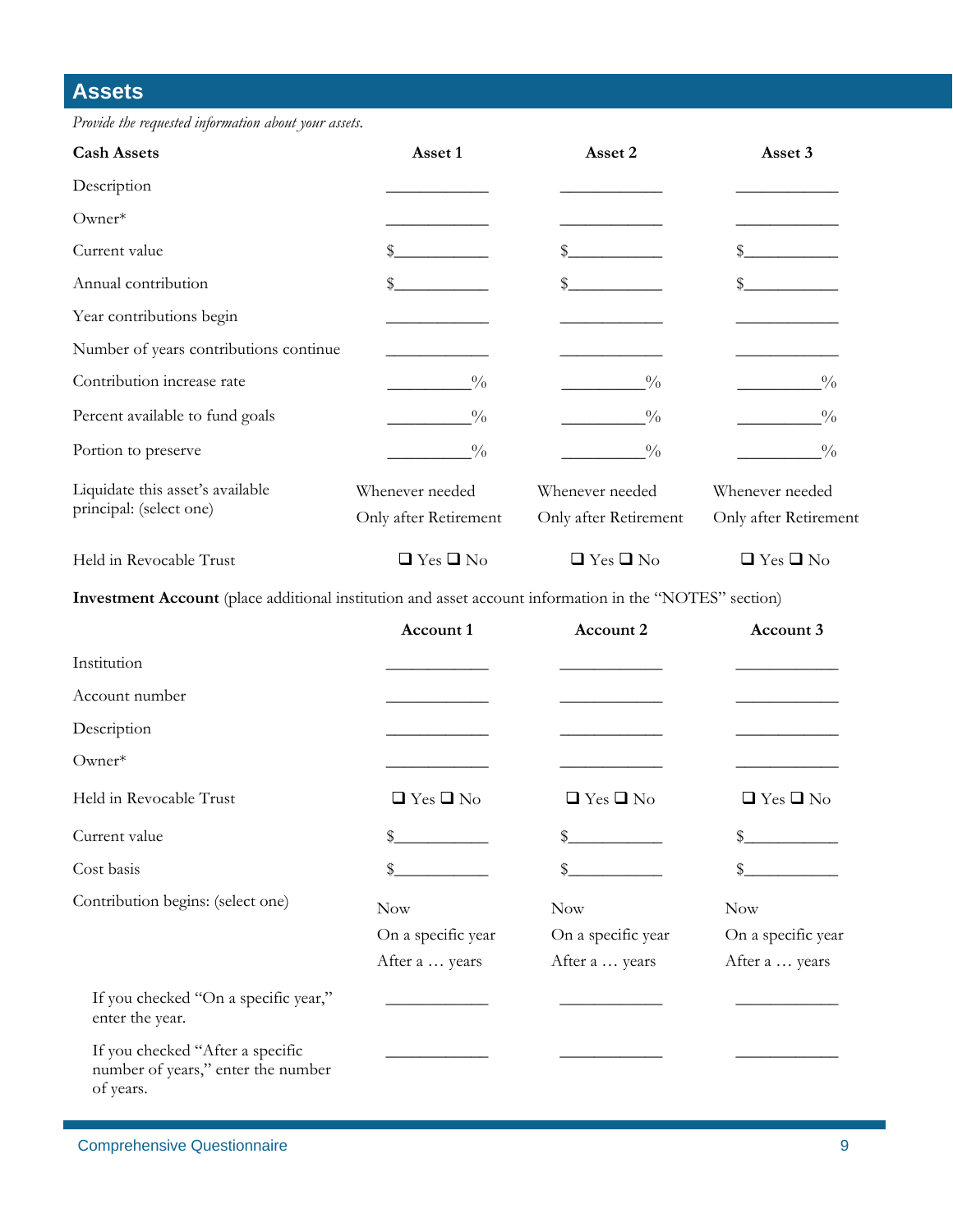| (Investment Account continued)                              | Account 1                                            | Account 2                                            | Account 3                                            |
|-------------------------------------------------------------|------------------------------------------------------|------------------------------------------------------|------------------------------------------------------|
| Contribution ends: (select one)                             | On a specific year                                   | On a specific year                                   | On a specific year                                   |
|                                                             | After a specific<br>number of years                  | After a specific<br>number of years                  | After a specific<br>number of years                  |
| Tax treatment: (select one)                                 | Taxed                                                | Taxed                                                | Taxed                                                |
|                                                             | Tax-Free                                             | Tax-Free                                             | Tax-Free                                             |
|                                                             | Tax-Deferred                                         | Tax-Deferred                                         | Tax-Deferred                                         |
| Taxation frequency (years)                                  |                                                      |                                                      |                                                      |
| Rates for holdings not assigned and asset class             |                                                      |                                                      |                                                      |
| Growth rate*                                                | $\frac{0}{0}$                                        | $\frac{0}{0}$                                        | $\frac{0}{0}$                                        |
| Dividend rate*                                              | $\frac{0}{0}$                                        | $\frac{0}{0}$                                        | $\frac{0}{0}$                                        |
| Yield rate*                                                 | $\frac{0}{0}$                                        | $\frac{0}{0}$                                        | $\frac{0}{0}$                                        |
| Reinvest yield                                              | $\Box$ Yes $\Box$ No                                 | $\Box$ Yes $\Box$ No                                 | $\Box$ Yes $\Box$ No                                 |
| Percent available to fund goals                             | $\frac{0}{0}$                                        | $\frac{0}{0}$                                        |                                                      |
| Portion to preserve                                         | $\frac{0}{0}$                                        | $\frac{0}{0}$                                        | $\frac{0}{0}$                                        |
| Liquidate this asset's available<br>principal: (select one) | Whenever needed<br>Only after retirement             | Whenever needed<br>Only after retirement             | Whenever needed<br>Only after retirement             |
| Enter holdings by:                                          | Asset class percentage<br>Dollar amount              | Asset class percentage<br>Dollar amount              | Asset class percentage<br>Dollar amount              |
| <b>Investment Assets</b>                                    | Asset 1                                              | Asset 2                                              | Asset 3                                              |
| Description                                                 |                                                      |                                                      |                                                      |
| Symbol/CUSIP                                                |                                                      |                                                      |                                                      |
| Asset Class (select from the list on p.18)                  |                                                      |                                                      |                                                      |
| Number of shares                                            |                                                      |                                                      |                                                      |
| Tax treatment: (select one)                                 | Tax-Def (Pre Tax)<br>Tax-Def (after Tax)<br>Tax-Free | Tax-Def (Pre Tax)<br>Tax-Def (after Tax)<br>Tax-Free | Tax-Def (Pre Tax)<br>Tax-Def (after Tax)<br>Tax-Free |
| Growth rate                                                 | $\frac{0}{0}$                                        | $\frac{0}{0}$                                        | $\frac{0}{0}$                                        |
| Dividend yield rate                                         | $\frac{0}{0}$                                        | $\frac{0}{0}$                                        | $\frac{0}{0}$                                        |
| Income yield rate                                           | $\frac{0}{0}$                                        | $\frac{0}{0}$                                        | $\frac{0}{0}$                                        |

 $\overline{1}$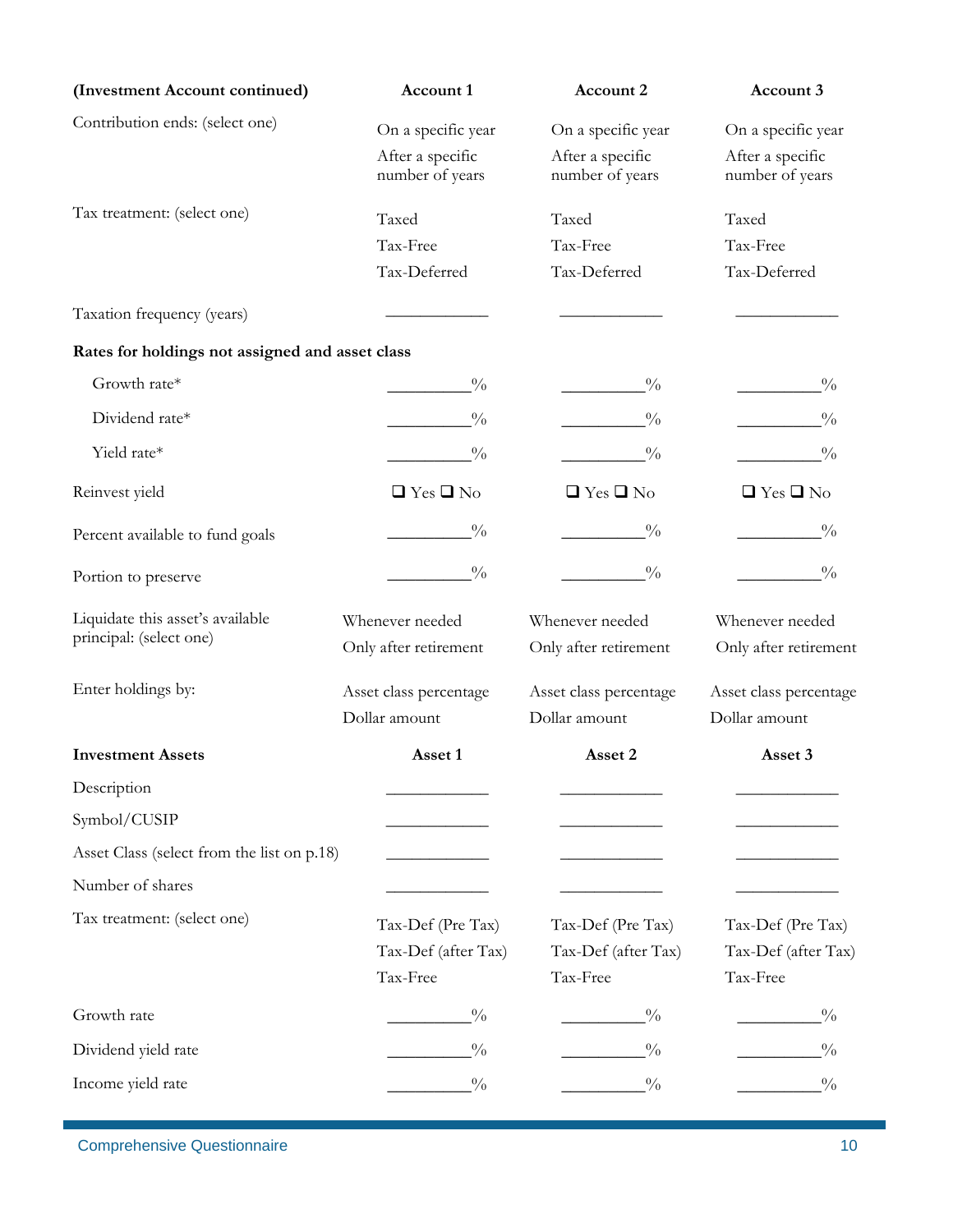| (Investment Assets continued)          | Asset 1 | Asset 2       | Asset 3       |
|----------------------------------------|---------|---------------|---------------|
| Annual contribution                    |         |               |               |
| Year contributions begin               |         |               |               |
| Number of years contributions continue |         |               |               |
| Contribution increase rate             | 0/      | $\frac{0}{0}$ | $\frac{0}{0}$ |

**Retirement Assets** (place additional institution and asset account information in the "NOTES" section)

|                                            | Asset 1                                              | Asset 2                                              | Asset 3                                              |
|--------------------------------------------|------------------------------------------------------|------------------------------------------------------|------------------------------------------------------|
| Symbol                                     |                                                      |                                                      |                                                      |
| Description                                |                                                      |                                                      |                                                      |
| Asset Class (select from the list on p.18) |                                                      |                                                      |                                                      |
| Number of shares                           |                                                      |                                                      |                                                      |
| Type (401(k), 457, IRA, SEP, etc)          |                                                      |                                                      |                                                      |
| Owner (select one)                         | $\Box$ Client $\Box$ Spouse                          | $\Box$ Client $\Box$ Spouse                          | $\Box$ Client $\Box$ Spouse                          |
| Current value                              | $\frac{1}{2}$                                        | $\frac{1}{2}$<br><u> a shekara t</u>                 |                                                      |
| Cost basis                                 | \$                                                   | \$                                                   | \$                                                   |
| Tax treatment: (select one)                | Tax-Def (Pre Tax)<br>Tax-Def (after Tax)<br>Tax-Free | Tax-Def (Pre Tax)<br>Tax-Def (after Tax)<br>Tax-Free | Tax-Def (Pre Tax)<br>Tax-Def (after Tax)<br>Tax-Free |
| Rate of return                             | $\frac{0}{0}$                                        | $\frac{0}{0}$                                        | $\sim 9/0$                                           |
| Personal annual contribution               | $\frac{1}{2}$                                        |                                                      | \$                                                   |
| Employer match                             | $\Box$ Yes $\Box$ No                                 | $\Box$ Yes $\Box$ No                                 | $\Box$ Yes $\Box$ No                                 |
| Employer only contribution                 | $\frac{1}{2}$                                        | $\mathbb{S}_-$                                       | $\frac{1}{2}$                                        |
| Year contributions begin                   |                                                      |                                                      |                                                      |
| Number of years contributions continue     |                                                      |                                                      |                                                      |
| Contribution increase rate                 | $^{0}_{-}$                                           | $\frac{0}{0}$                                        | $\frac{0}{0}$                                        |
| <b>Business/Real Estate Assets</b>         |                                                      |                                                      |                                                      |
|                                            | Asset 1                                              | Asset 2                                              | Asset 3                                              |
| Description                                |                                                      |                                                      |                                                      |
| Asset Class (select from the list on p.18) |                                                      |                                                      |                                                      |
| Type (Rental, S Corp, LLC, etc.)           |                                                      |                                                      |                                                      |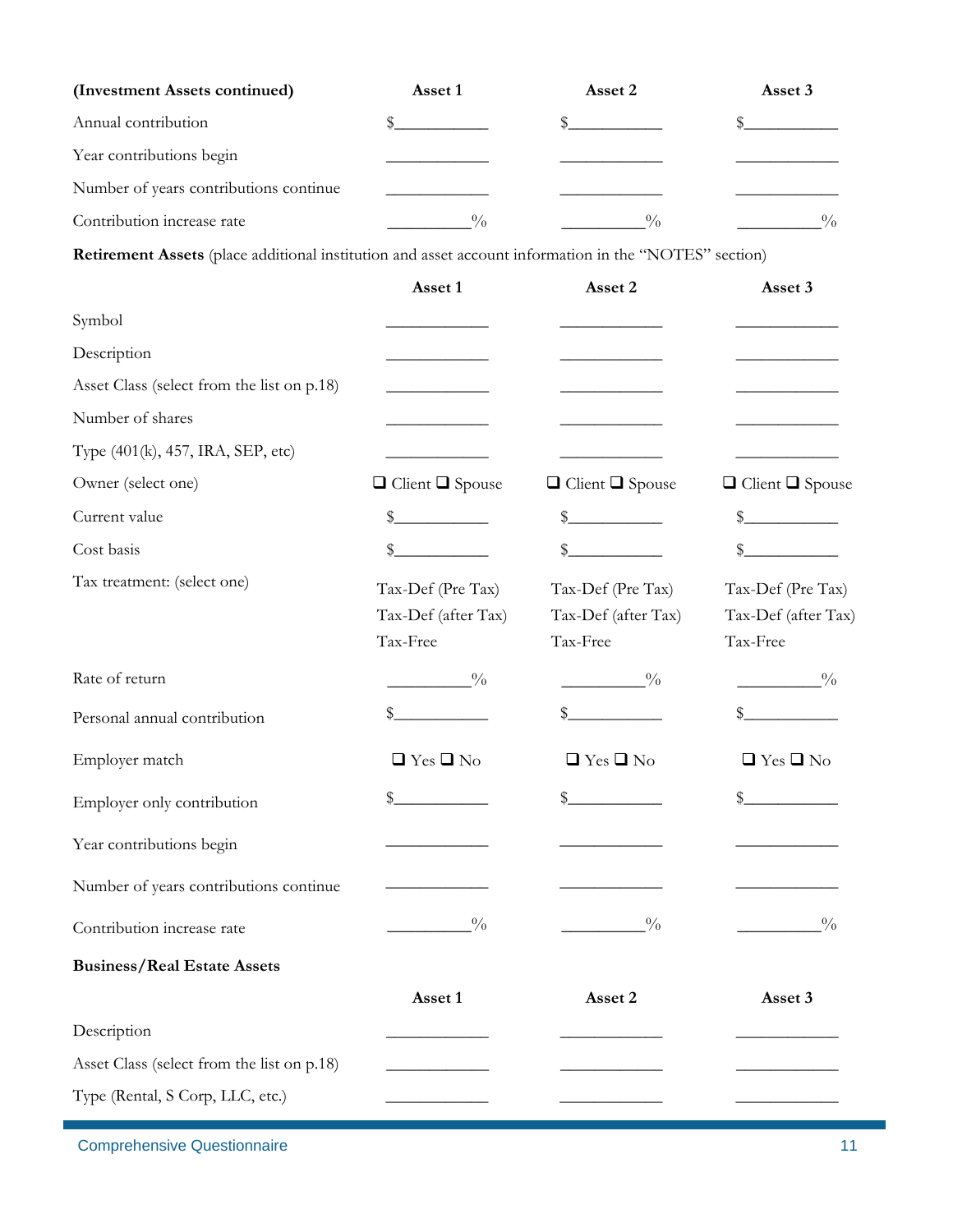### **(Business/Real Estate Assets continued)**

|                                            | Asset 1               | Asset 2               | Asset 3               |
|--------------------------------------------|-----------------------|-----------------------|-----------------------|
| Owner*                                     |                       |                       |                       |
| Held in Revocable Trust                    | $\Box$ Yes $\Box$ No  | $\Box$ Yes $\Box$ No  | $\Box$ Yes $\Box$ No  |
| Current value                              | \$                    | $\mathcal{S}_{-}$     | \$                    |
| Cost basis                                 | \$                    | $\frac{1}{2}$         |                       |
| Growth rate                                | $\frac{0}{0}$         | $\frac{0}{0}$         | $\frac{0}{0}$         |
| Annual contribution                        | \$_                   | $\frac{1}{2}$         | S.                    |
| Year contributions begin                   |                       |                       |                       |
| Number of years contributions continue     |                       |                       |                       |
| Contribution increase rate                 | $\frac{0}{0}$         | $\frac{0}{0}$         | $\frac{0}{0}$         |
| Percent available to fund goals            | $\frac{0}{0}$         | $\frac{0}{0}$         | $\frac{0}{0}$         |
| Portion to preserve                        | $\frac{0}{0}$         | $\frac{0}{0}$         | $\frac{0}{0}$         |
| Liquidate this asset's available           | Whenever needed       | Whenever needed       | Whenever needed       |
| principal: (select one)                    | Only after retirement | Only after retirement | Only after retirement |
| <b>Personal Assets</b>                     |                       |                       |                       |
|                                            | Asset 1               | Asset 2               | Asset 3               |
| Description                                |                       |                       |                       |
| Asset Class (select from the list on p.18) |                       |                       |                       |
| Type (Residence, Auto, Boat, etc)          |                       |                       |                       |
| Owner*                                     |                       |                       |                       |
| Held in Revocable Trust                    | $\Box$ Yes $\Box$ No  | $\Box$ Yes $\Box$ No  | $\Box$ Yes $\Box$ No  |
| Current value                              | \$.                   | \$.                   |                       |
| Cost basis                                 | \$                    | \$                    |                       |
| Growth rate                                | $\frac{0}{0}$         | $\frac{0}{0}$         | $\frac{0}{0}$         |
| Percent available to fund goals            | $\frac{0}{0}$         | $^{0}_{0}$            | $\frac{0}{0}$         |

\*Client, Spouse, JTWROS, Community, Tenants in Common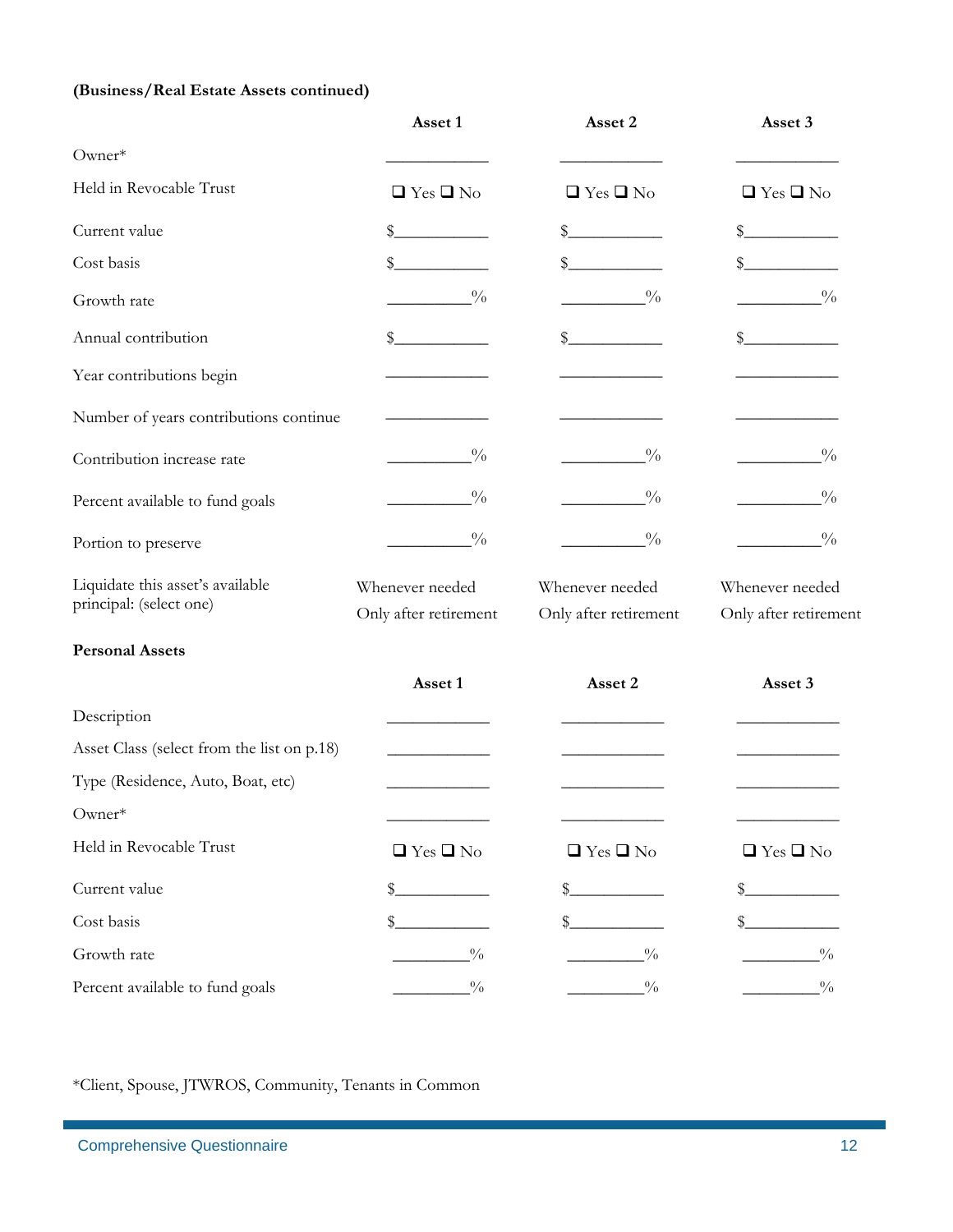| <b>Stock Options</b>                                  | Asset 1<br>Asset 2  |                     | Asset 3             |
|-------------------------------------------------------|---------------------|---------------------|---------------------|
| Description                                           |                     |                     |                     |
| Type (select one)                                     | Incentive Stock Opt | Incentive Stock Opt | Incentive Stock Opt |
|                                                       | Non-Qual Stock Opt. | Non-Qual Stock Opt. | Non-Qual Stock Opt. |
| Owner (select one)                                    | Client              | Client              | Client              |
|                                                       | Spouse              | Spouse              | Spouse              |
|                                                       | Community           | Community           | Community           |
| Number of shares granted                              |                     |                     |                     |
| Current stock price                                   | \$                  |                     |                     |
| Strike price                                          | \$                  | \$                  |                     |
| Date vested (mm/dd/yyyy)                              |                     |                     |                     |
| Year of exercise                                      |                     |                     |                     |
| Pre-exercise growth rate                              | $\frac{0}{0}$       | $\frac{0}{0}$       | $\frac{0}{0}$       |
| Post-exercise growth rate                             | $\frac{0}{0}$       | $\frac{0}{0}$       | $\frac{0}{0}$       |
| Percent available to fund goals                       | $\frac{0}{0}$       | $\frac{0}{0}$       | $\frac{0}{0}$       |
| <b>Deferred Compensation &amp; Deferred Annuities</b> |                     |                     |                     |
|                                                       | Source 1            | Source <sub>2</sub> | Source 3            |
| Description                                           |                     |                     |                     |
| Type (select one)                                     | Deferred Comp.      | Deferred Comp.      | Deferred Comp.      |
|                                                       | Deferred Annuity    | Deferred Annuity    | Deferred Annuity    |

Owner (select one) Client

|                                      | Spouse               | Spouse               | Spouse               |
|--------------------------------------|----------------------|----------------------|----------------------|
| Held in Revocable Trust (select one) | $\Box$ Yes $\Box$ No | $\Box$ Yes $\Box$ No | $\Box$ Yes $\Box$ No |
| Current value                        | \$                   |                      |                      |
| Rate of return                       | $\frac{0}{0}$        | $\frac{0}{0}$        | $\frac{0}{0}$        |
| Annual deferral                      |                      |                      |                      |
| Year deferrals begin                 |                      |                      |                      |
| Number of years deferrals continue   |                      |                      |                      |
| Deferral increase rate               | $\frac{0}{0}$        | $\frac{0}{0}$        | $^{0}/_{0}$          |
| Year payments begin                  |                      |                      |                      |
| Number of years of income            |                      |                      |                      |

Client

Comprehensive Questionnaire 13

Client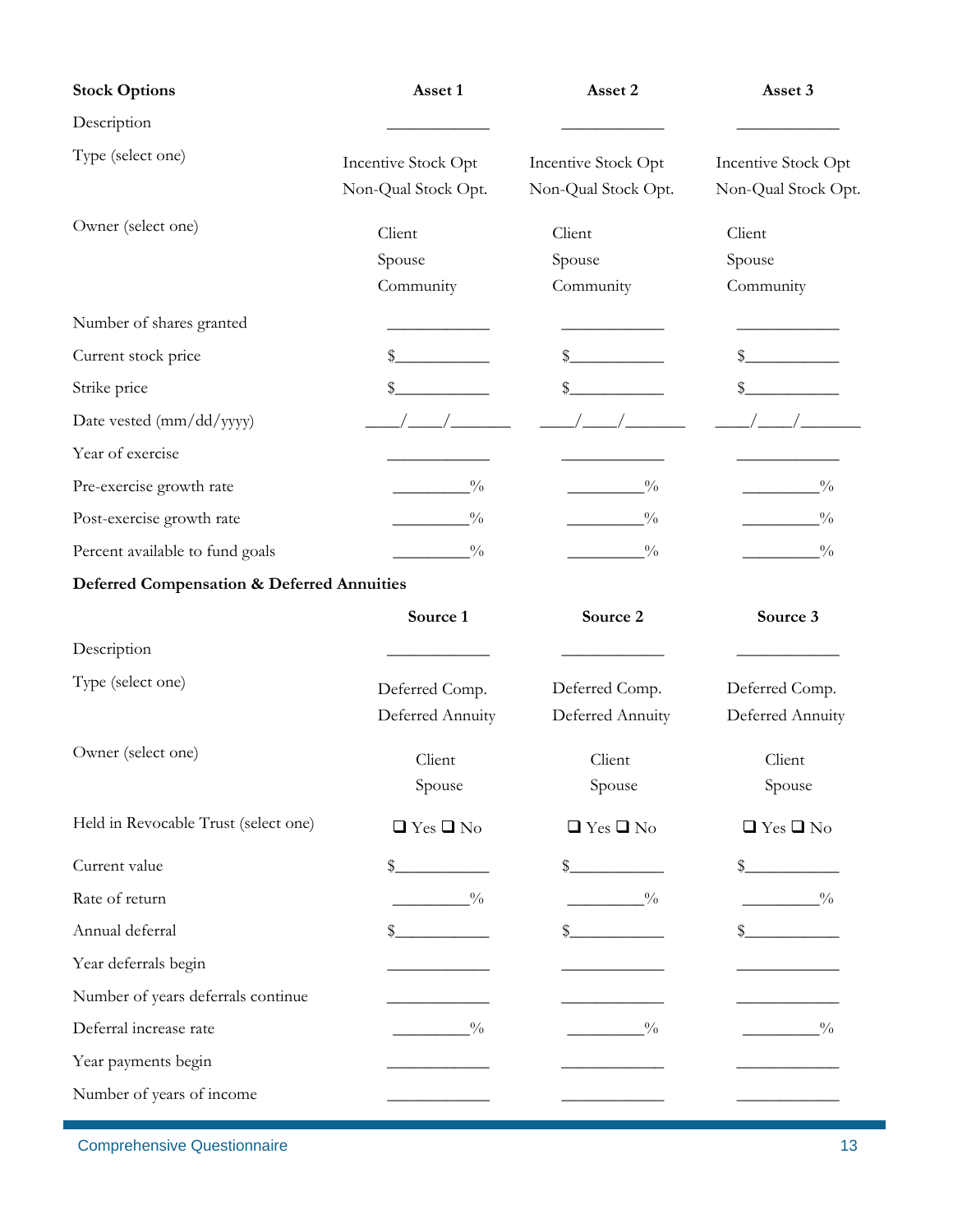#### **(Deferred Compensation & Deferred Annuities continued)**

|                                 | Source 1    | Source 2    | Source 3      |
|---------------------------------|-------------|-------------|---------------|
| Income increase rate            | 0/0         | 0/0         | $\frac{0}{0}$ |
| Portion subject to tax          | $^{0}/_{0}$ | $^{0}/_{0}$ | $^{0}/_{0}$   |
| Remainder value at first death  |             |             |               |
| Remainder value at second death |             |             |               |

# **Liabilities**

*Provide the requested information about your liabilities.* 

|                                | Liability 1          | Liability 2          | Liability 3          |
|--------------------------------|----------------------|----------------------|----------------------|
| Description                    |                      |                      |                      |
| Type*                          |                      |                      |                      |
| Tax deductible                 | $\Box$ Yes $\Box$ No | $\Box$ Yes $\Box$ No | $\Box$ Yes $\Box$ No |
| Responsible party (select one) | Client               | Client               | Client               |
|                                | Spouse               | Spouse               | Spouse               |
|                                | Joint                | Joint                | Joint                |
| Current balance                | \$                   | \$                   | \$                   |
| Periodic payment               | \$                   | \$                   | \$                   |
| Payment frequency**            |                      |                      |                      |
| Interest rate                  | $\frac{0}{0}$        | $\frac{0}{0}$        | $\frac{0}{0}$        |
| Year of maturity               |                      |                      |                      |

\*Primary residence, Home Equity/Other Mortgage, Real Estate, Business, Investment/Margin, Consumer, Automobile, Other

\*\*Semi-Monthly, Monthly, Quarterly, Semi-Annual, Annual

| <b>Insurance</b>                                                        |          |                                                 |          |
|-------------------------------------------------------------------------|----------|-------------------------------------------------|----------|
| Provide the requested information about and insurance policies you own. |          |                                                 |          |
| Life Insurance                                                          | Policy 1 | Policy 2                                        | Policy 3 |
| Description                                                             |          |                                                 |          |
| $Type*$                                                                 |          |                                                 |          |
| Insured party**                                                         |          |                                                 |          |
| Owner***                                                                |          |                                                 |          |
| *Group, Term, Whole Life, Universal Life, Variable Life, Other          |          |                                                 |          |
| **Client, Spouse, Survivor                                              |          | ***Client, Spouse, Irrevocable Trust, Community |          |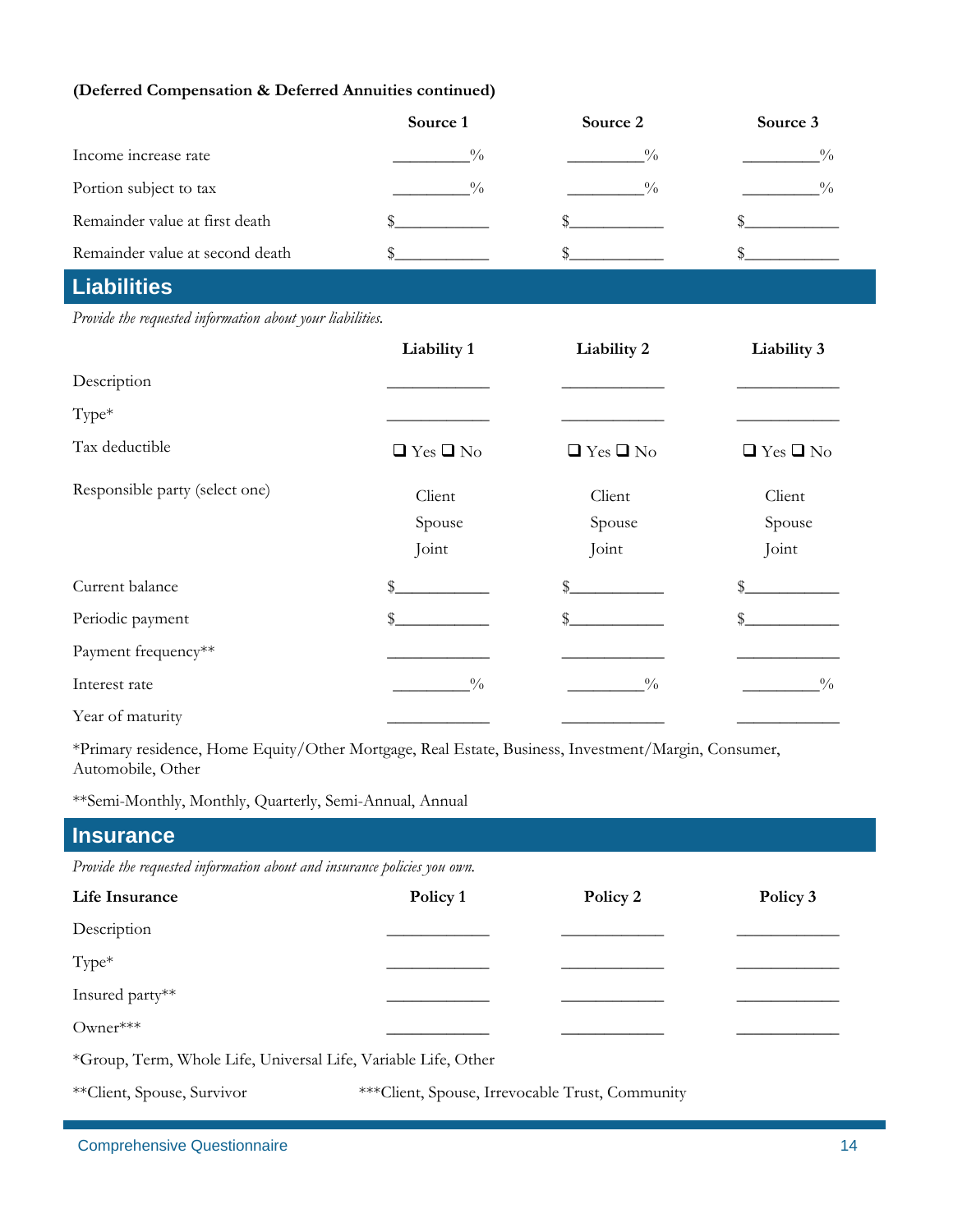| (Life Insurance continued)                                    | Policy 1                       | Policy 2                       | Policy 3                       |
|---------------------------------------------------------------|--------------------------------|--------------------------------|--------------------------------|
| Beneficiary*                                                  |                                |                                |                                |
| Annual premium                                                | $\frac{1}{2}$                  | \$                             | $\mathbb{S}^-$                 |
| Face amount                                                   | $\frac{1}{2}$                  | \$                             |                                |
| Year premiums stop                                            |                                |                                |                                |
| Year coverage expires                                         |                                |                                |                                |
| Current cash value                                            | \$_                            |                                | S.                             |
| Estimated cash value at retirement                            | \$                             |                                |                                |
| Percent of cash value available to fund<br>goals              | $\frac{0}{0}$                  | $\frac{0}{0}$                  | $\frac{0}{0}$                  |
| <b>Disability Insurance</b>                                   | Policy 1                       | Policy 2                       | Policy 3                       |
| Description                                                   |                                |                                |                                |
| Type                                                          | $\Box$ Group $\Box$ Individual | $\Box$ Group $\Box$ Individual | $\Box$ Group $\Box$ Individual |
| Insured party                                                 | $\Box$ Client $\Box$ Spouse    | $\Box$ Client $\Box$ Spouse    | $\Box$ Client $\Box$ Spouse    |
| Annual premium                                                | \$                             | \$                             |                                |
| Monthly benefit                                               | $\mathbb{S}_{-}$               | $\mathbb{S}$                   |                                |
| Waiting period (days)                                         |                                |                                |                                |
| Length of benefit (years)                                     |                                |                                |                                |
| Cost of living adjustment                                     | $\frac{0}{0}$                  | $^{0}_{0}$                     | $\frac{0}{0}$                  |
| *Client, Spouse, Irrevocable Trust, Third Party               |                                |                                |                                |
| Long-Term Care Insurance                                      |                                | Person 1                       | Person 2                       |
| Long-term care recipient: (Client, Spouse, Other)             |                                |                                |                                |
| If you checked "Other," provide the recipient's name          |                                |                                |                                |
| If you checked "Other," provide the recipient's date of birth |                                |                                |                                |
| Age premium ends                                              |                                |                                |                                |
| Annual premium                                                |                                | \$                             | S                              |
| Daily benefit                                                 |                                |                                |                                |
| Waiting period (days)                                         |                                |                                |                                |
| Length of benefit (years)                                     |                                |                                |                                |
| Cost of living adjustment (COLA)                              |                                | $^{0}_{-}$                     | $^{0}_{0}$                     |
| COLA method: (select one)                                     |                                | $\Box$ Simple $\Box$ Compound  | $\Box$ Simple $\Box$ Compound  |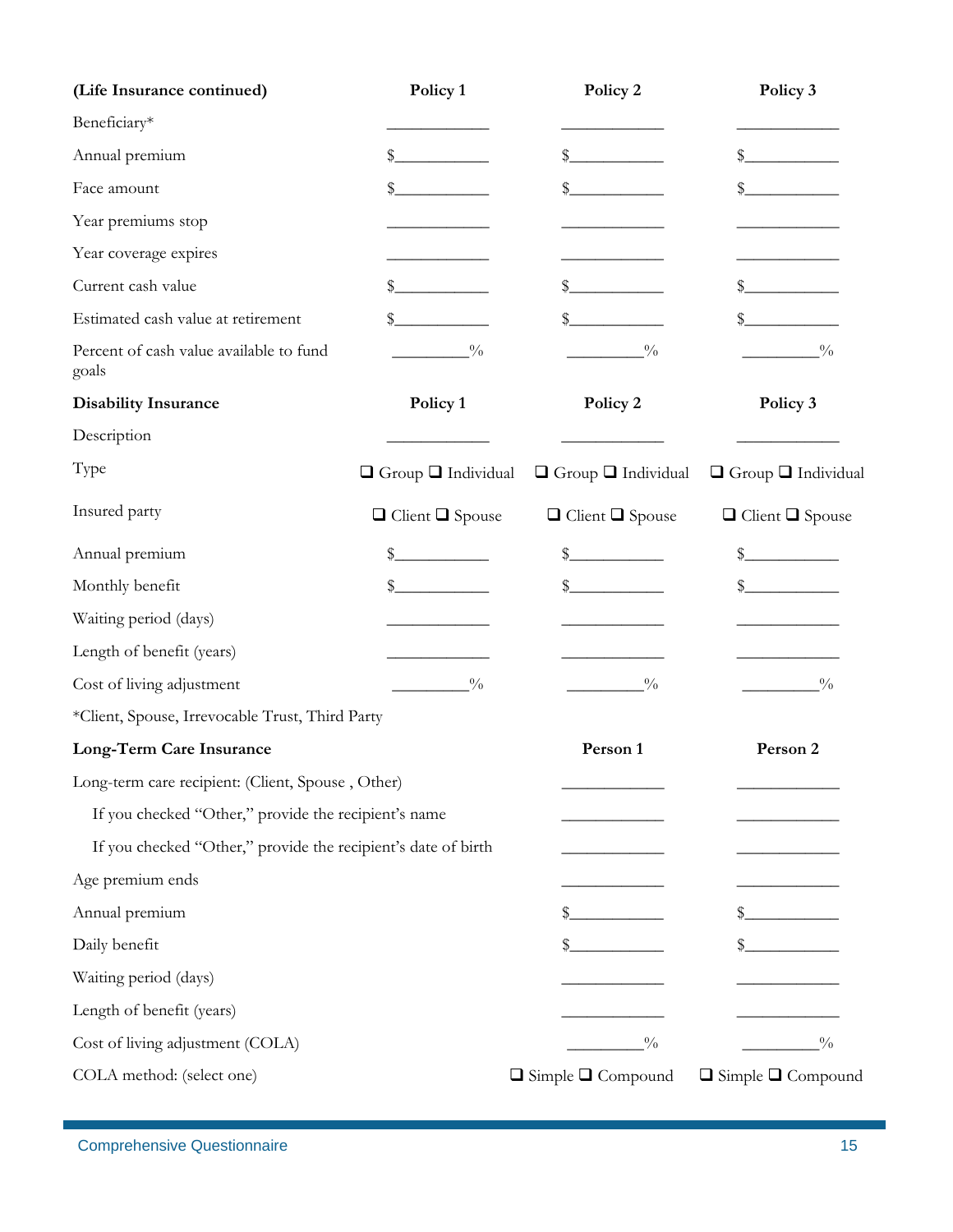# **Income Sources**

|                                                        |                              | Client                       | Spouse                       |
|--------------------------------------------------------|------------------------------|------------------------------|------------------------------|
| Salary                                                 |                              | \$                           | \$                           |
| Self-employment earnings                               |                              | \$                           |                              |
| Earnings not subject to FICA                           |                              | \$                           | \$                           |
| <b>Social Security Retirement Benefit</b>              |                              | Client                       | Spouse                       |
| Covered by Social Security?                            |                              | $\Box$ Yes $\Box$ No         | $\Box$ Yes $\Box$ No         |
| Percent Social Security COLA keeps pace with inflation |                              |                              | $\frac{0}{0}$                |
| Begin age                                              |                              |                              |                              |
| Annual benefit amount                                  |                              | \$                           |                              |
| Estimate an annual benefit amount?                     |                              | $\Box$ Yes $\Box$ No         | $\Box$ Yes $\Box$ No         |
| Portion subject to tax: (select one)                   |                              | $\Box 0\%$<br>$\Box$ 50%     | $\Box$ 85%                   |
| <b>Business/Real Estate Income</b>                     | Source 1                     | Source 2                     | Source 3                     |
| Description                                            |                              |                              |                              |
| Type*                                                  |                              |                              |                              |
| Cash/Non-Cash: (select one)                            | $\Box$ Cash $\Box$ Non-Cash  | $\Box$ Cash $\Box$ Non-Cash  | $\Box$ Cash $\Box$ Non-Cash  |
| Active/Passive: (select one)                           | $\Box$ Active $\Box$ Passive | $\Box$ Active $\Box$ Passive | $\Box$ Active $\Box$ Passive |
| Gross income                                           | \$                           | \$.                          | \$                           |
| Operating expenses                                     | \$                           | \$                           |                              |
| Depreciation                                           | \$                           | \$                           |                              |
| Year income begins                                     |                              |                              |                              |
| Number of years income continues                       |                              |                              |                              |
| Increase rate before income begins                     | $\frac{0}{0}$                | $\frac{0}{0}$                | $\frac{0}{0}$                |
| Increase rate after income begins                      | $\frac{0}{0}$                | $\frac{0}{0}$                | $\frac{0}{0}$                |

\*Real Estate Rental, Partnership, Sole Proprietorship, S Corporation, LLC, Farm, Other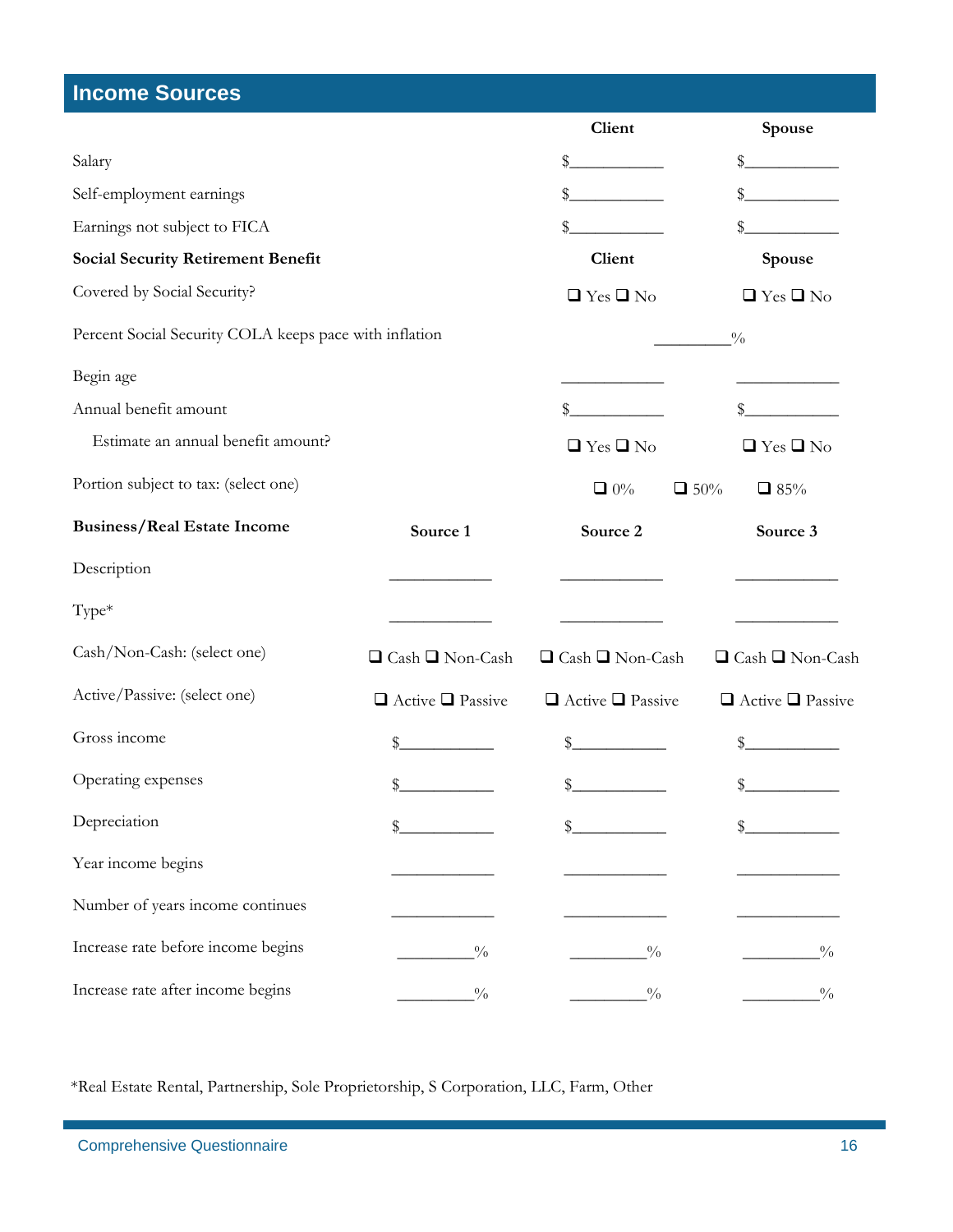| Miscellaneous Income               | Source 1                     | Source 2                     | Source 3                     |  |
|------------------------------------|------------------------------|------------------------------|------------------------------|--|
| Description                        |                              |                              |                              |  |
| Type*                              | \$                           | \$                           |                              |  |
| Cash/Non-Cash: (select one)        | $\Box$ Cash $\Box$ Non-Cash  | $\Box$ Cash $\Box$ Non-Cash  | $\Box$ Cash $\Box$ Non-Cash  |  |
| Active/Passive: (select one)       | $\Box$ Active $\Box$ Passive | $\Box$ Active $\Box$ Passive | $\Box$ Active $\Box$ Passive |  |
| Annual income amount               | \$                           | $\frac{1}{2}$                | $\frac{1}{2}$                |  |
| Year income begins                 |                              |                              |                              |  |
| Number of years income continues   |                              |                              |                              |  |
| Increase rate before income begins | $\frac{0}{0}$                | $\frac{0}{0}$                | $\frac{0}{0}$                |  |
| Increase rate after income begins  | $\frac{0}{0}$                | $\frac{0}{0}$                | $\frac{0}{0}$                |  |
| Portion subject to tax             | $\frac{0}{0}$                | $\frac{0}{0}$                | $\frac{0}{0}$                |  |
| *Ordinary, Dividend, Investment    |                              |                              |                              |  |

| Income from DBPs, Notes and Annuities | Source 1      | Source 2      | Source 3      |
|---------------------------------------|---------------|---------------|---------------|
| Description                           |               |               |               |
| Type**                                |               |               |               |
| Owner***                              |               |               |               |
| Current value                         | \$            | \$            |               |
| Annual payment amount                 |               |               |               |
| Year payments begin                   |               |               |               |
| Number of years payments continue     |               |               |               |
| Payment increase rate                 | $\frac{0}{0}$ | $\frac{0}{0}$ | $\frac{0}{0}$ |
| Portion subject to tax                | $\frac{0}{0}$ | $\frac{0}{0}$ | $\frac{0}{0}$ |
| Remainder value at first death        |               |               |               |
| Remainder value at second death       |               |               |               |

\*\*Note, Annuity, DBP, Other

\*\*\*Client, Spouse, JTWROS, Community, Tenants in Common

Comprehensive Questionnaire 17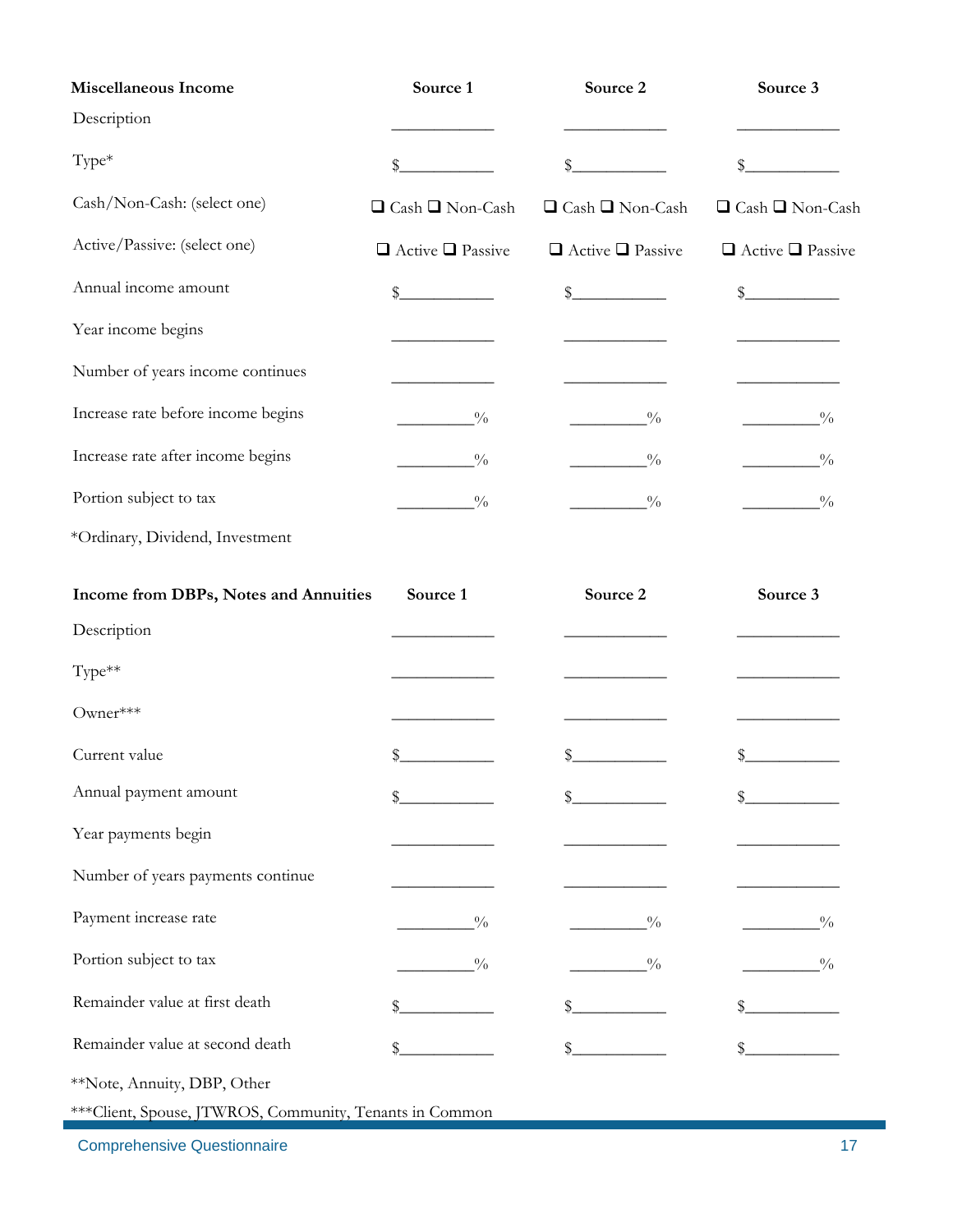### **Government Programs Retirement Benefits**

|                                     | Program 1                   | Program 2                   | Program 3                                             |
|-------------------------------------|-----------------------------|-----------------------------|-------------------------------------------------------|
| Description                         |                             |                             |                                                       |
| Owner (select one)                  | $\Box$ Client $\Box$ Spouse | $\Box$ Client $\Box$ Spouse | $\hfill\Box$<br><br>Client $\hfill\Box$<br><br>Spouse |
| Annual benefit amount               | $\sim$                      | $\sim$                      | $\sim$                                                |
| Year benefit begins                 |                             |                             |                                                       |
| Number of years benefit continues   |                             |                             |                                                       |
| Increase rate before benefit begins | $\frac{0}{0}$               | $\frac{0}{0}$               | $\frac{0}{0}$                                         |
| Increase rate after benefit begins  | $\frac{0}{0}$               | $^{0}/_{0}$                 | $\frac{0}{0}$                                         |
| Portion subject to tax              | $\frac{0}{0}$               | $\frac{0}{0}$               | $\sim 0/2$                                            |
| <b>Earnings During Retirement</b>   | Source 1                    | Source 2                    | Source 3                                              |
| Description                         |                             |                             |                                                       |
| Owner (select one)                  | $\Box$ Client $\Box$ Spouse | $\Box$ Client $\Box$ Spouse | $\Box$ Client $\Box$ Spouse                           |
| Annual earnings amount              | $\sim$                      | $\sim$                      | $\mathbb{S}$                                          |
| Year earnings begin                 |                             |                             |                                                       |
| Number of years earnings continue   |                             |                             |                                                       |
| Increase rate before earnings begin | $\frac{0}{0}$               | $\frac{0}{0}$               | $\frac{0}{0}$                                         |
| Increase rate after earnings begin  | $\frac{0}{0}$               | $\frac{0}{0}$               | $\frac{0}{0}$                                         |

# **Living Expenses**

*Provide the requested information about your living expenses. Do not include debt payments. Enter all debt payments in the Liabilities section.* 

#### **Lifestyle Expenses**

| Description | Current Monthly<br>Amount | Retirement Monthly<br>Amount (Today's<br>Dollars) | Inflation<br>Rate | Tax Deductible* |
|-------------|---------------------------|---------------------------------------------------|-------------------|-----------------|
|             |                           |                                                   | $\frac{0}{0}$     |                 |
|             |                           |                                                   | $\frac{0}{0}$     |                 |
|             |                           |                                                   | $\frac{0}{0}$     |                 |
|             |                           |                                                   | $\frac{0}{0}$     |                 |
|             |                           |                                                   | $\frac{0}{0}$     |                 |

Comprehensive Questionnaire 18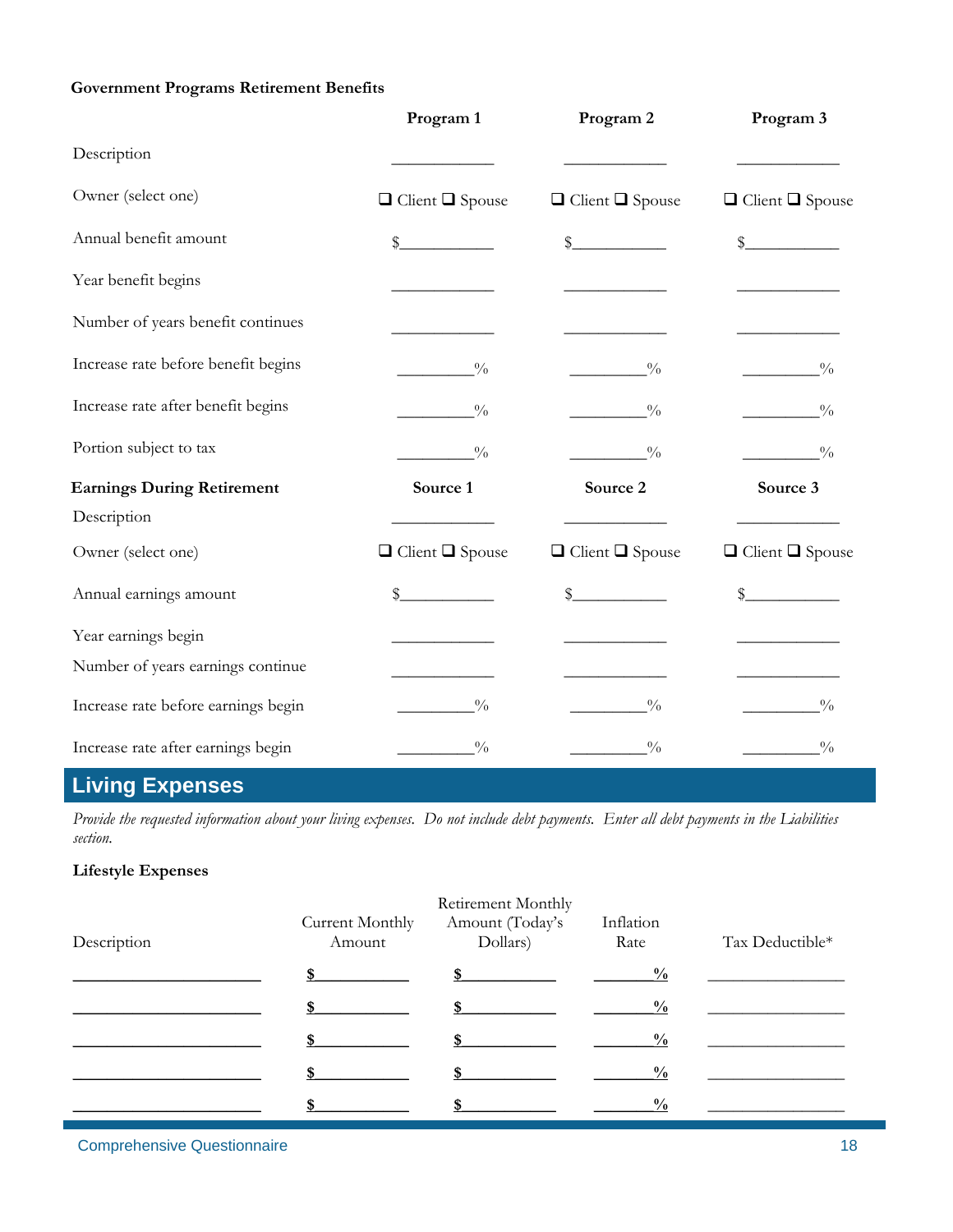### (Lifestyle Expenses continued)

| Description                                 | Current Monthly<br>Amount | Retirement Monthly<br>Amount (Today's<br>Dollars) | Inflation<br>Rate               | Tax Deductible*             |
|---------------------------------------------|---------------------------|---------------------------------------------------|---------------------------------|-----------------------------|
|                                             | \$                        | \$                                                | $\frac{0}{0}$                   |                             |
|                                             | \$                        | \$                                                | $\frac{0}{0}$                   |                             |
|                                             | S                         | \$                                                | $\frac{0}{0}$                   |                             |
|                                             | S                         | \$                                                | $\frac{0}{0}$                   |                             |
|                                             | \$                        | \$                                                | $\frac{0}{0}$                   |                             |
|                                             | \$                        | \$                                                | $\frac{0}{0}$                   |                             |
|                                             | \$                        | \$                                                | $\frac{0}{0}$                   |                             |
|                                             | \$                        | \$                                                | $\frac{0}{0}$                   |                             |
|                                             | \$                        | \$                                                | $\frac{0}{0}$                   |                             |
|                                             | \$                        | \$                                                | $\frac{0}{0}$                   |                             |
|                                             | \$                        | \$                                                | $\frac{0}{0}$                   |                             |
|                                             | \$                        | \$                                                | $\frac{0}{0}$                   |                             |
|                                             | \$                        | \$                                                | $\frac{0}{0}$                   |                             |
|                                             | \$                        | \$                                                | $\frac{0}{0}$                   |                             |
|                                             | \$                        | \$                                                | $\frac{0}{0}$                   |                             |
|                                             |                           | \$                                                | $\frac{0}{0}$                   |                             |
| * Yes, No, Over 2% of AGI, Over 7.5% of AGI |                           |                                                   |                                 |                             |
| <b>Other Expenses</b><br>Description        |                           | <b>Expense 1</b>                                  | <b>Expense 2</b>                | <b>Expense 3</b>            |
| Cash/Non-Cash: (select one)                 |                           | □ Cash □ Non-Cash                                 | $\Box$ Cash $\Box$ Non-Cash     | $\Box$ Cash $\Box$ Non-Cash |
| Tax deductible*                             |                           |                                                   |                                 |                             |
| Annual amount                               | \$                        |                                                   | $\frac{1}{2}$                   | $\frac{1}{2}$               |
| Year expense begins                         |                           |                                                   |                                 |                             |
| Number of years expense continues           |                           |                                                   |                                 |                             |
| Increase rate before expense begins         |                           | $\frac{0}{0}$                                     | $\frac{0}{2}$                   | $^{0}_{0}$                  |
| Increase rate after expense begins          |                           | $^{0}_{-}$                                        | $^{0}_{0}$                      | $^{0}_{0}$                  |
| * Yes, No, Over 2% of AGI, Over 7.5% of AGI |                           |                                                   | $(AGI = Adjuated Gross Income)$ |                             |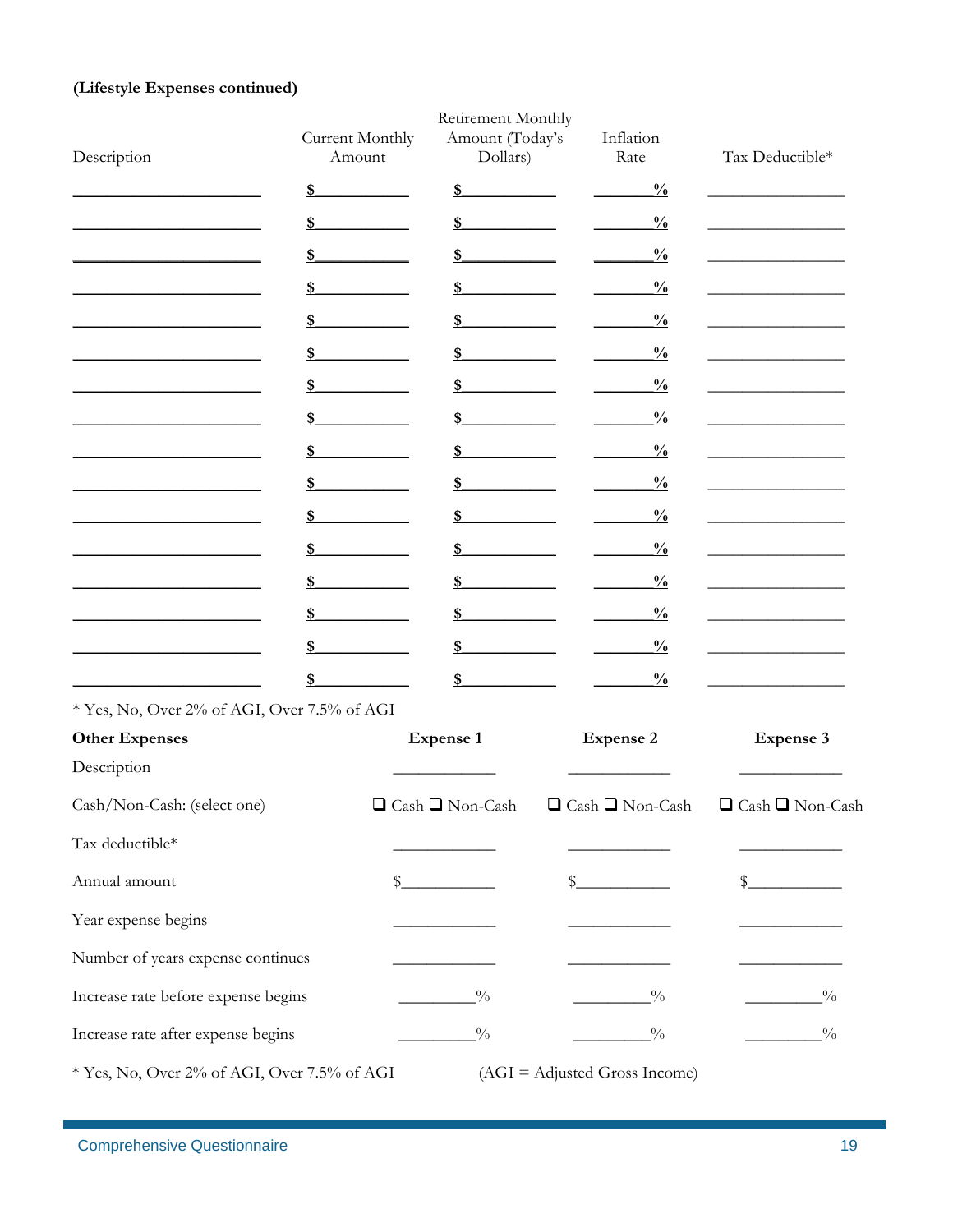# **Projected Long-Term Care Expenses**

*Provide the requested information about your expected or assumed future long-term care needs. Persons 1 and 2 correspond to the persons entered on page 10 of this questionnaire* 

|                                                               | Person 1             | Person 2             |
|---------------------------------------------------------------|----------------------|----------------------|
| Include LTC goal in Advisor Analysis                          | $\Box$ Yes $\Box$ No | $\Box$ Yes $\Box$ No |
| Long-term care recipient(s):                                  | Client<br>❏          | Client               |
| (select one)                                                  | Spouse<br>❏          | Spouse               |
|                                                               | Other<br>$\Box$      | Other                |
| If you checked "Other," provide the recipient's name          |                      |                      |
| If you checked "Other," provide the recipient's date of birth |                      |                      |
| Age long-term care needs begin                                |                      |                      |
| Years of long-term card needs*                                |                      |                      |
| State in which long-term care services will be provided       |                      |                      |
| Daily cost of long-term care                                  | \$                   | \$                   |
| Estimate a daily cost amount?                                 | $\Box$ Yes $\Box$ No | $\Box$ Yes $\Box$ No |
| Increase rate before the LTC need begins                      | $\frac{0}{0}$        | $\frac{0}{0}$        |
| Increase rate after the LTC need begins                       | $\frac{0}{0}$        | $\frac{0}{0}$        |
| Assume full recovery after LTC need?                          | $\Box$ Yes $\Box$ No | $\Box$ Yes $\Box$ No |

\* The average nursing home stay is 2.5 years. Source: "A Long-Term Commitment," Best's Review, October 2000

| <b>Income Tax</b>                                                  |              |               |                          |               |
|--------------------------------------------------------------------|--------------|---------------|--------------------------|---------------|
| Provide the requested information about your income tax situation. |              |               |                          |               |
| Filing status: (select one)                                        | $\Box$ Joint | $\Box$ Single | $\Box$ Head of Household |               |
| Number of personal exemptions                                      |              | <b>or</b>     | $\Box$ Use default value |               |
| State/local tax rate                                               |              |               |                          | $\frac{0}{0}$ |
| Taxable refunds                                                    |              |               |                          |               |
| <b>Education</b> credits                                           |              |               |                          |               |
| Other credits                                                      |              |               |                          |               |
| <b>Capital Gains</b>                                               |              |               | Short-Term               | Long-Term     |
| Current year cap gain (loss)                                       |              |               |                          |               |
| Capital loss carry forward                                         |              |               |                          |               |
|                                                                    |              |               |                          |               |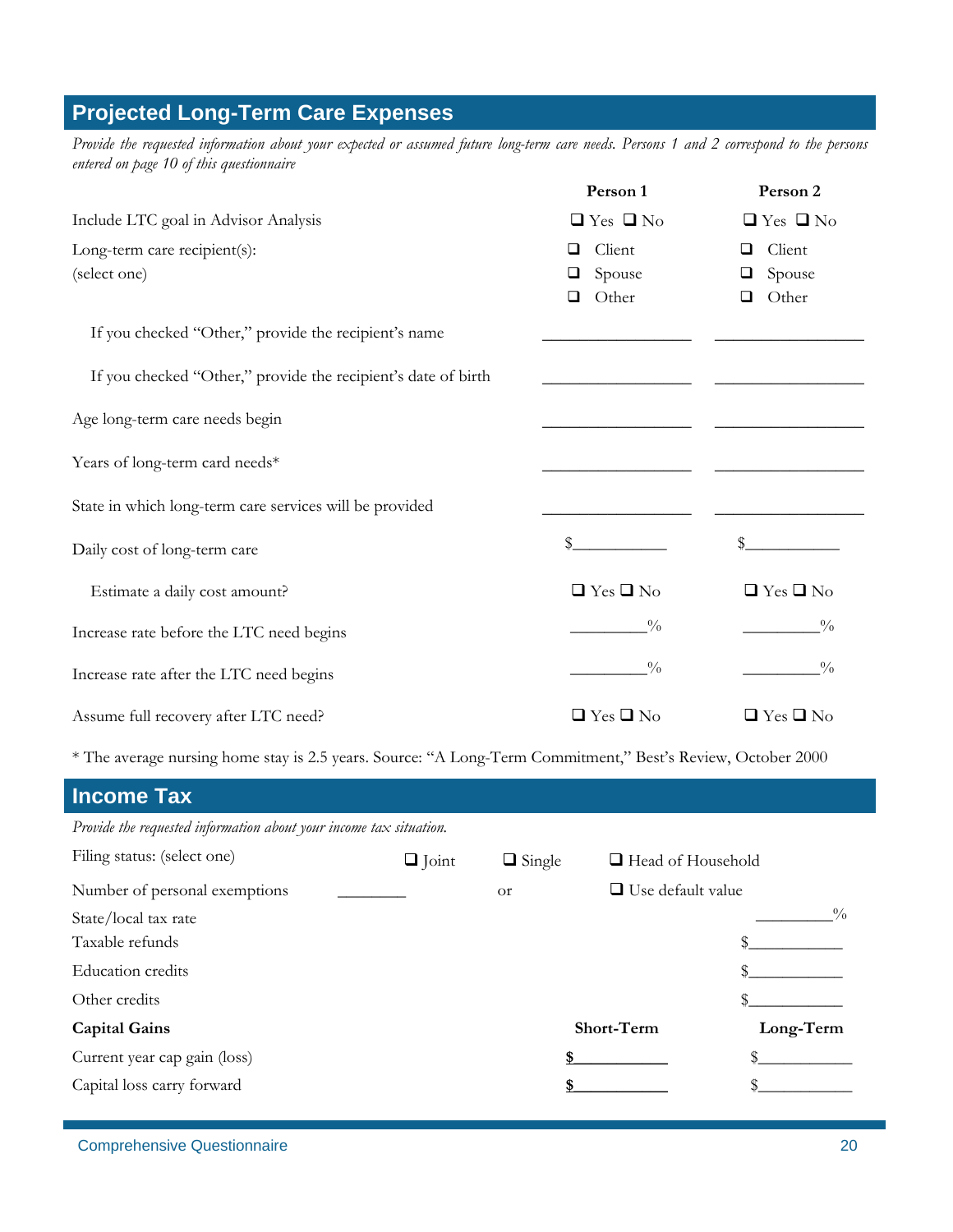### **Adjustments and Itemized Deductions**

| Adjustments to income for AGI                      |  |
|----------------------------------------------------|--|
| Casualty and theft losses (current year)           |  |
| Real estate, personal property tax (current year)  |  |
| <b>Alternative Minimum Tax</b>                     |  |
| Interest on a home mortgage not used for your home |  |
| Post-1986 depreciation                             |  |
| Other adjustments & preference items               |  |
| AMT net passive income (loss)                      |  |
| Net operating loss adjustment                      |  |

# **Financial Goals**

*Provide the requested information about your long-term spending goals.* 

| <b>Education Goals</b>                                              | Student 1            | Student 2            | Student 3            |
|---------------------------------------------------------------------|----------------------|----------------------|----------------------|
| Student                                                             |                      |                      |                      |
| Years until need                                                    |                      |                      |                      |
| Years of need                                                       |                      |                      |                      |
| Annual amount (today's dollars)                                     | \$                   | \$                   | \$                   |
| Inflation rate                                                      | $\frac{0}{0}$        | $\frac{0}{0}$        | $\frac{0}{0}$        |
| Portion to fund                                                     | $\frac{0}{0}$        | $\frac{0}{0}$        | $\frac{0}{0}$        |
| Include education goal in advisor<br>analysis?                      | $\Box$ Yes $\Box$ No | $\Box$ Yes $\Box$ No | $\Box$ Yes $\Box$ No |
| <b>Other Accumulation Goals (Pre-Retirement)</b>                    |                      |                      |                      |
|                                                                     | Goal 1               | Goal 2               | Goal 3               |
| Description                                                         |                      |                      |                      |
| Years until need                                                    |                      |                      |                      |
| Years of need                                                       |                      |                      |                      |
| Annual amount (today's dollars)                                     | \$                   |                      |                      |
| Inflation rate                                                      | $\frac{0}{0}$        | $\frac{0}{0}$        | $^{0}/_{0}$          |
| Portion to fund                                                     | $\frac{0}{0}$        | $\frac{0}{0}$        | $\frac{0}{0}$        |
| Include accumulation goal in advisor analysis? $\Box$ Yes $\Box$ No |                      | $\Box$ Yes $\Box$ No | $\Box$ Yes $\Box$ No |

Comprehensive Questionnaire 21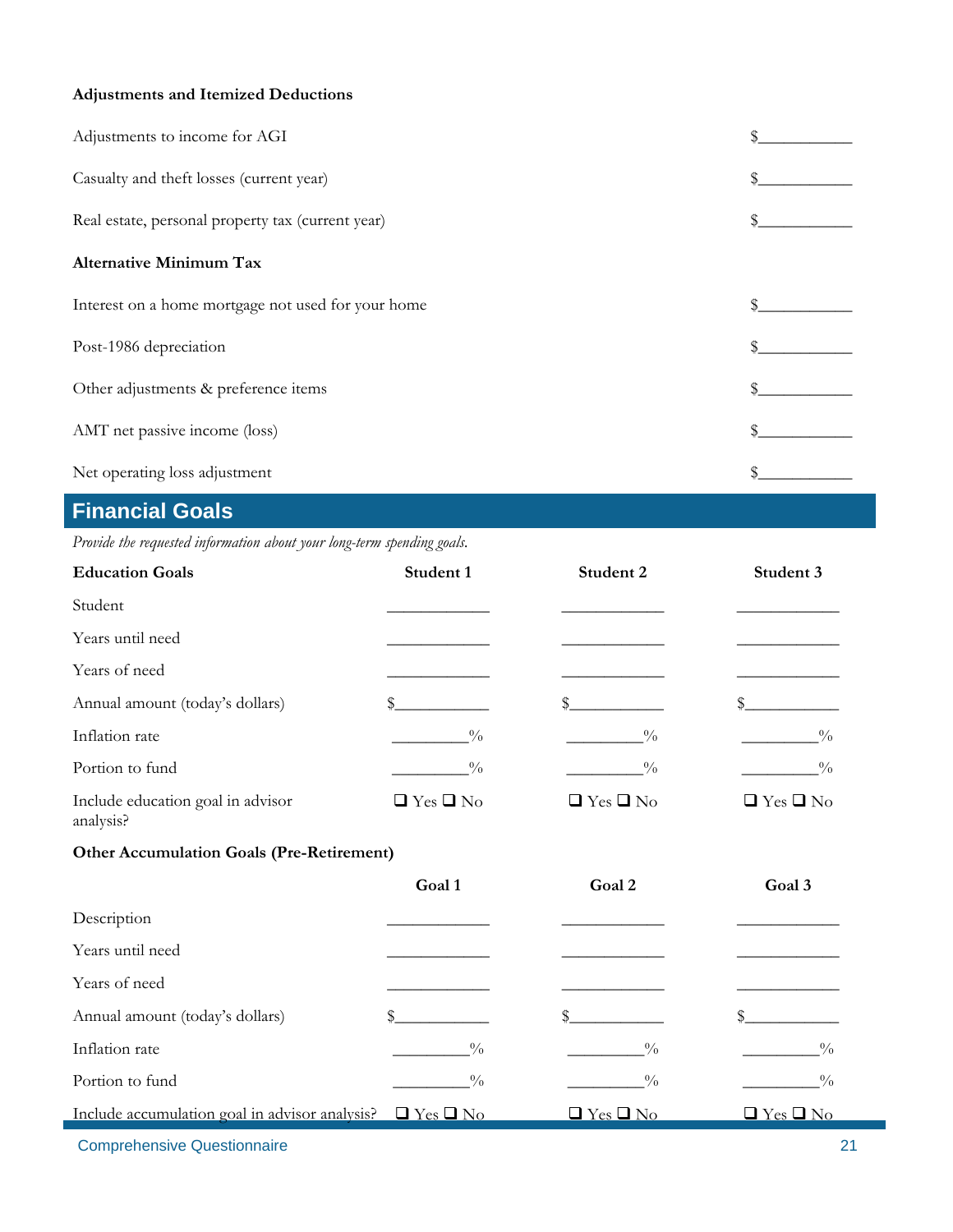### **Planned Asset Withdrawals (Pre-Retirement)**

|                                                                                                                 | Withdrawal 1  | Withdrawal 2         | Withdrawal 3         |
|-----------------------------------------------------------------------------------------------------------------|---------------|----------------------|----------------------|
| Description                                                                                                     |               |                      |                      |
| Begin year                                                                                                      |               |                      |                      |
| Years of need                                                                                                   |               |                      |                      |
| Annual amount (today's dollars)                                                                                 | \$.           |                      |                      |
| Inflation rate                                                                                                  | $\frac{0}{0}$ | $\frac{0}{0}$        | $\frac{0}{0}$        |
| Assets you have not already included in this questionnaire that are available to fund pre-<br>retirement goals. |               |                      | S                    |
| <b>Retirement Spending Goal</b>                                                                                 |               |                      |                      |
| Use lifestyle Expenses total (Page 13) as Annual Retirement Spending Goal?                                      |               |                      | $\Box$ Yes $\Box$ No |
| If "No," how much do you want to spend annually during retirement?                                              |               |                      | \$                   |
| Portion of Annual Retirement Spending Goal needed for surviving spouse                                          |               |                      | $\frac{0}{0}$        |
| Amount to leave as a legacy                                                                                     |               |                      |                      |
| <b>Other Retirement Goals</b>                                                                                   | Goal 1        | Goal 2               | Goal 3               |
| Description                                                                                                     |               |                      |                      |
| Begin year                                                                                                      |               |                      |                      |
| Annual amount                                                                                                   | S             |                      |                      |
| Inflation rate before goal                                                                                      | $\frac{0}{0}$ | $\frac{0}{0}$        | $\frac{0}{0}$        |
| Inflation rate during goal                                                                                      | $^{0}_{0}$    | $\frac{0}{0}$        | $\frac{0}{0}$        |
| <b>Estate Planning</b>                                                                                          |               |                      |                      |
| Provide the requested information about your estate plan                                                        |               |                      |                      |
|                                                                                                                 |               | Client               | Spouse               |
| Will                                                                                                            |               | $\Box$ Yes $\Box$ No | $\Box$ Yes $\Box$ No |
| Credit shelter trust                                                                                            |               | $\Box$ Yes $\Box$ No | $\Box$ Yes $\Box$ No |
| <b>Estate Planning Assumptions</b>                                                                              |               |                      |                      |
| Death age (for estate plan)                                                                                     |               |                      |                      |
| Estimated funeral expenses                                                                                      |               |                      |                      |
| Probate expenses (as a percentage of probate estate)                                                            |               |                      | $\frac{0}{0}$        |
| Administrative expenses (as a percentage of gross estate)                                                       |               |                      | $\frac{0}{0}$        |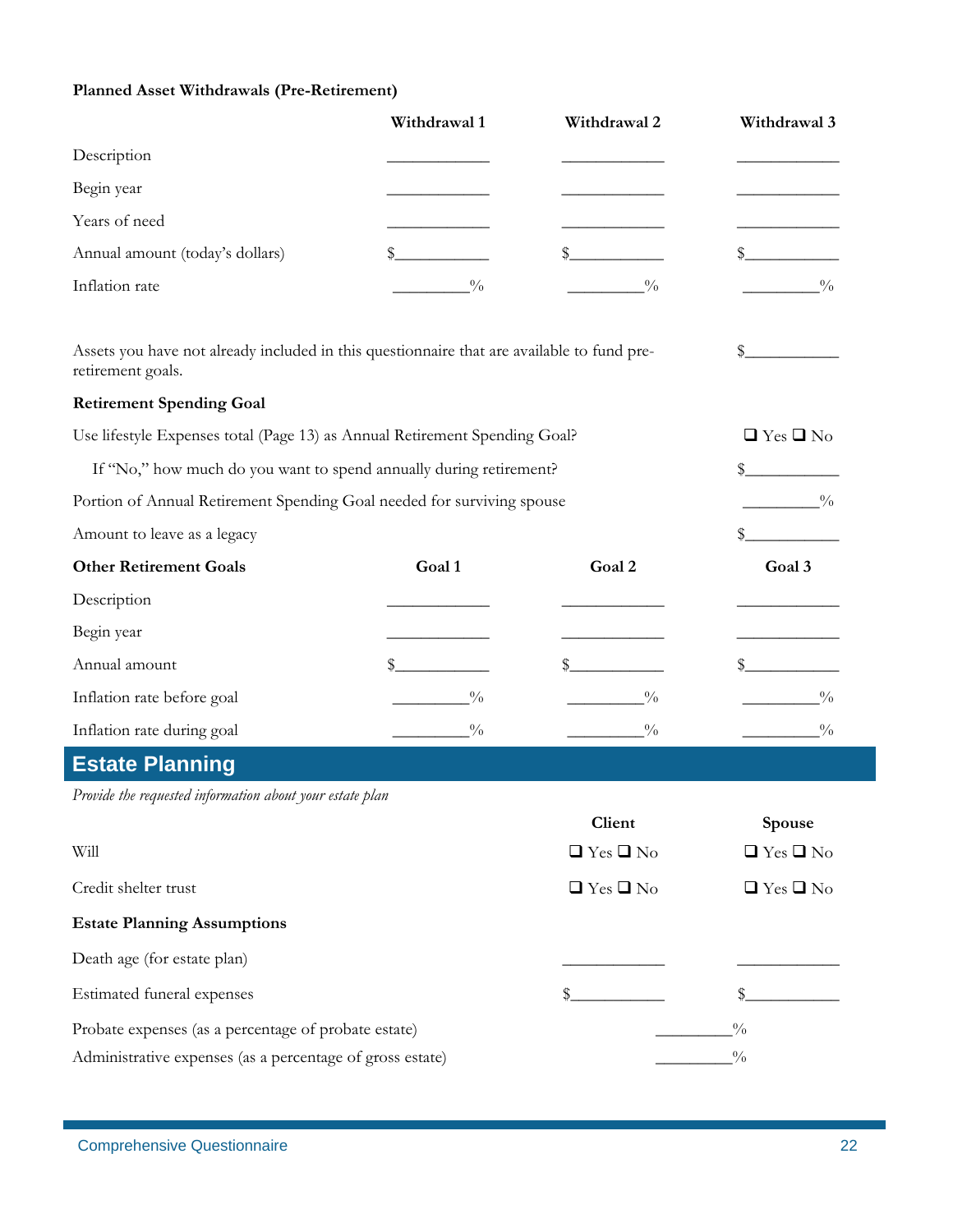| Federal Estate and State Death Tax Assumptions                  | Client                                                   | Spouse        |
|-----------------------------------------------------------------|----------------------------------------------------------|---------------|
| Federal estate tax law applied (select one)                     | $\Box$ Sunset $\Box$ Permanent Repeal $\Box$ Freeze 2009 |               |
| State death tax law applied*                                    |                                                          |               |
| *Federal Pick-Up, State Freeze, User Defined                    |                                                          |               |
| If you checked "State Freeze" enter the state freeze year       |                                                          |               |
| If you checked "User Defined," enter the following information: |                                                          |               |
| State death tax amount - current                                |                                                          |               |
| State death tax amount - projected                              |                                                          |               |
| State death tax amount – projected with alternatives            | \$                                                       |               |
| <b>Historical Gifting Information</b>                           | Client                                                   | <b>Spouse</b> |
| Cumulative total gifts in excess of annual exclusion            |                                                          |               |
| Cumulative gift taxes previously paid on above total            |                                                          |               |
| Cumulative gift tax credit previously used                      |                                                          |               |